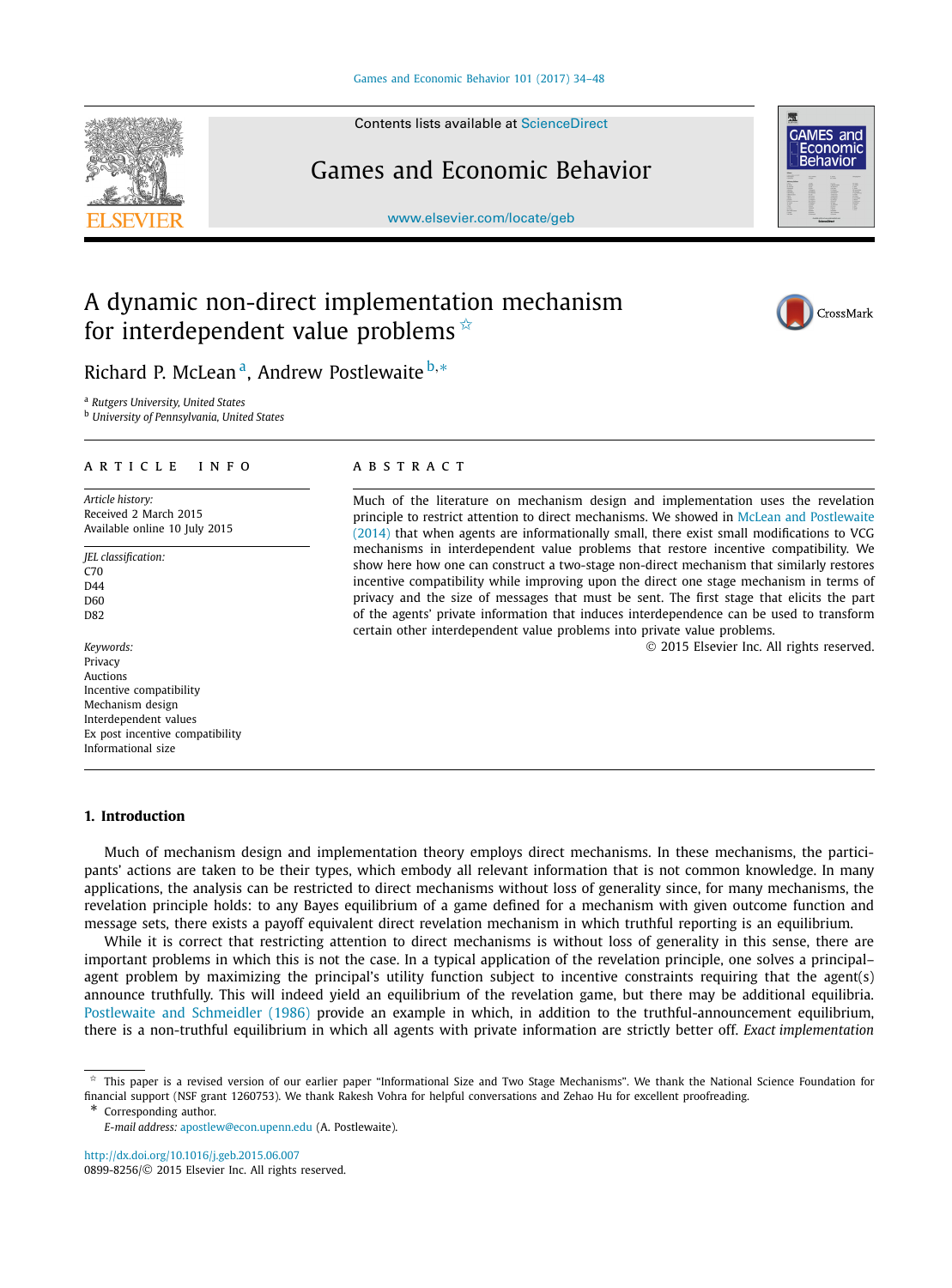<span id="page-1-0"></span>aims at identifying *sets* of outcomes that can be implemented in asymmetric information problems in the sense that an outcome is an equilibrium outcome if and only if it is in the set. Much of that literature considers mechanisms in which agents announce more than their private type and demonstrates the benefits of going beyond direct mechanisms.<sup>1</sup>

There is a second reason to consider non-direct mechanisms. In a direct mechanism, agent *i* typically announces  $t_i \in T_i$ , where  $T_i$  is the set of possible types for *i*. In the implementation literature initiated by [Hurwicz \(1972\)](#page-13-0)  $T_i$  was often taken to be the set of neoclassical preferences, or essentially the set of concave utility functions on  $\R_+^L$ . If no additional restrictions are placed on *Ti* , communicating *i*'s type entails sending an infinite dimensional message. It may well be the case that performance functions that can be exactly implemented in revelation games can also be implemented in non-revelation games in which agents need to send dramatically less information than their full type.<sup>2</sup>

A third, and perhaps most significant, reason to consider non-direct mechanisms is a concern for privacy. Participants in a mechanism might be concerned about revealing all of their private information for two reasons. First, third parties may be able to intercept that information and use it to the detriment of the participating agent.<sup>3</sup> Second, even in the absence of a data breach, agents may be uneasy about how the information they transmit might be used in the future.<sup>4</sup> Given this concern, mechanisms that decrease the amount of information revealed relative to that revealed in a direct mechanism are *a priori* preferred. Our aim in this paper is to show how mechanisms that perform well in interdependent value problems can be improved upon with respect to privacy and the size of messages agents send by moving from a one stage direct mechanism to a two stage non-direct mechanism.

The Vickrey–Clarke–Groves mechanism (hereafter VCG) for private values environments is a classic example of a mechanism for which truthful revelation is ex post incentive compatible. It is well-known, however, that truthful revelation is generally no longer incentive compatible when we move from a private values environment to an interdependent values environment. In McLean and Postlewaite [\(forthcoming,](#page-14-0) 2014) (henceforth MP (2014)) we showed that, when agents are informationally small in the sense of McLean and [Postlewaite \(2002\),](#page-14-0) there exists a modification of a generalized VCG mechanism using small additional transfers that restores incentive compatibility. This paper presents an alternative, twostage non-direct mechanism that accomplishes the same goal – restoring incentive compatibility for interdependent value problems. The advantage of the two stage mechanism relative to a single stage mechanism is that, for typical problems, agents need to transmit substantially less information.

We will explain intuitively the nature of the savings in transmitted information. Consider a problem in which there is uncertainty about the state of nature. An agent's private information consists of a state dependent payoff function and a signal correlated with the state. A single stage mechanism that delivers an efficient outcome for any realization of agents' types must do two things. First, it must elicit the information agents have about the state of nature to determine the posterior probability distribution given that information. Second, it must elicit agents' privately known state dependent payoffs. A two stage mechanism can separate the two tasks. First, elicit the information about the state of nature, but relay to agents the posterior distribution on the state of nature before collecting any additional information.

When agents are induced to reveal their information about the state of nature truthfully, relaying the posterior distribution on the state of nature converts the interdependent value problem into a private value problem. Knowing the probability distribution on the set of states of nature, agents need only report their expected utility for each possible social outcome rather than their utility for every social outcome in each of the states. Essentially, by moving from a one stage mechanism to a two stage mechanism, we can shift the job of computing expected utilities given the posterior from the mechanism to the agents, reducing the information that must be reported to the mechanism. An important side benefit of separating out the first stage elicitation of information is that the method can be used to transform other interdependent value problems into private value problems.

We provide an example of how our mechanism works in the next section, and present the general mechanism after that.

## **2. Example**

The following single object auction example, a modification of the example in McLean and [Postlewaite \(2004\),](#page-14-0) illustrates our basic idea. An object is to be sold to one of three agents. There are two equally likely states of the world, *θ*<sup>1</sup> and *θ*2, and an agent's value for the object depends on the state of the world. Agent *i*'s state dependent utility function can be written as  $v_i = (v_i^1, v_i^2) = (v_i(\theta_1), v_i(\theta_2))$  where  $v_i^j$  is his utility of the object in state  $\theta_j$ . An agent's utility function is private information. In addition, each agent *i* receives a private signal *si* ∈ {*a*1*,a*2} correlated with the state. These signals are independent conditional on the state and the conditional probabilities are as shown in the following table.

<sup>&</sup>lt;sup>1</sup> See, e.g., Postlewaite and [Schmeidler \(1986\),](#page-14-0) Palfrey and [Srivastava \(1989\)](#page-14-0) and [Jackson \(1991\).](#page-13-0)

 $<sup>2</sup>$  For example, Postlewaite and [Wettstein \(1989\)](#page-14-0) show that the Walrasian correspondence can essentially be implemented by a mechanism in which</sup> agents announce prices and demands in contrast to the direct mechanism that would require infinite dimensional announcements.

The seminal paper on message size requirements of mechanisms is Mount and [Reiter \(1974\);](#page-14-0) see [Ledyard](#page-13-0) and Palfrey (1994, 2002) for more recent investigations of the message size requirements of mechanisms.

<sup>3</sup> See, e.g., [https://corporate.target.com/about/shopping-experience/payment-card- issue-faq.](https://corporate.target.com/about/shopping-experience/payment-card-issue-faq)

<sup>4</sup> See Heffetz and [Ligett \(2014\)](#page-13-0) for examples and a nice discussion on this issue.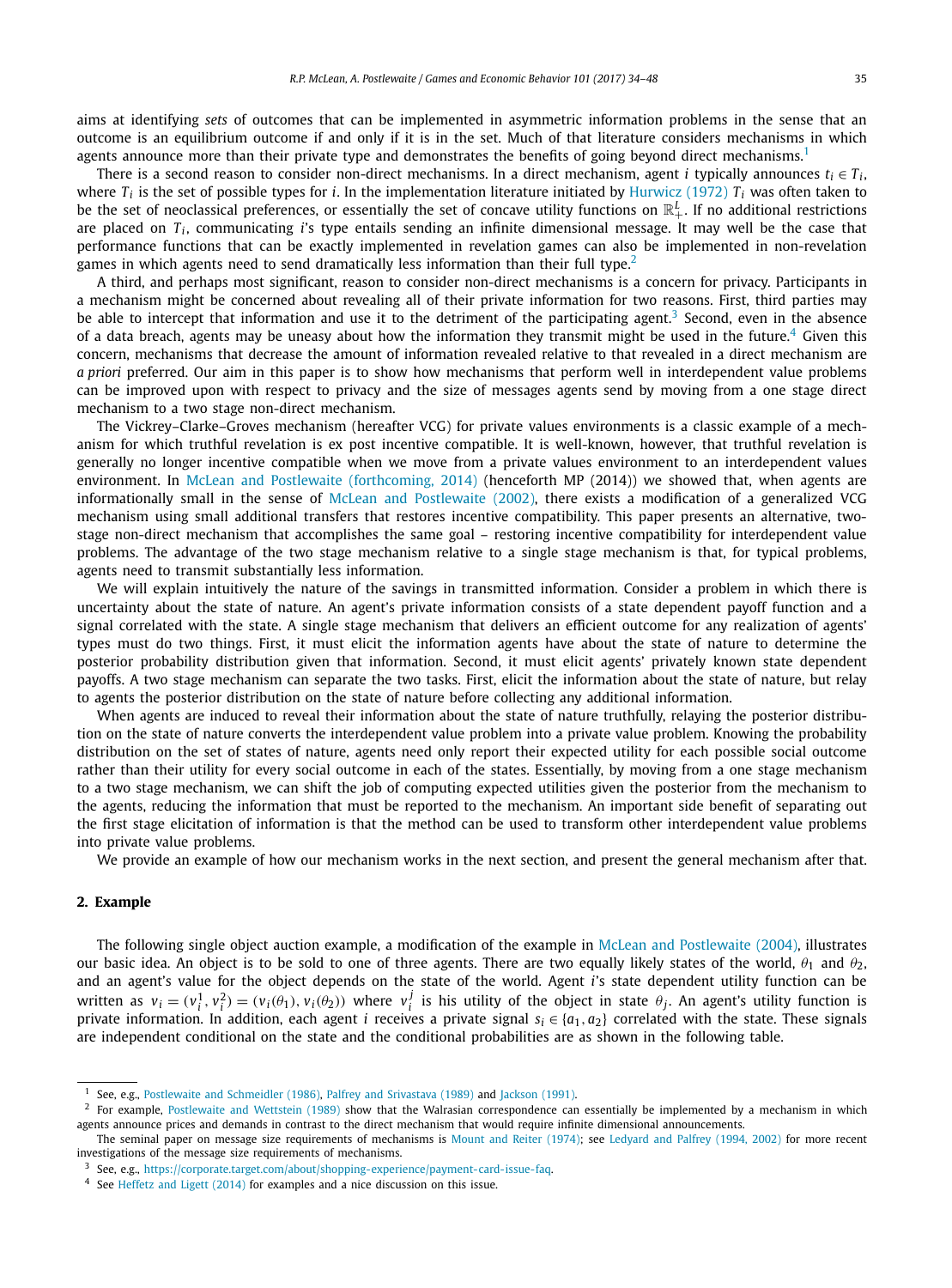|            | signal $a_1$ |          | aэ       |
|------------|--------------|----------|----------|
| state      |              |          |          |
| $\theta_1$ |              | ρ        | $1-\rho$ |
| $\theta_2$ |              | $1-\rho$ | $\rho$   |

where  $\rho > \frac{1}{2}$ . Consequently, an agent's private information, his type, is a pair  $(s_i, v_i)$  and we make two assumptions. First, for any type profile  $(s_i, v_i)_{i=1}^3$ , the conditional distribution on the state space given  $(s_i, v_i)_{i=1}^3$  depends only on the signals *(s*1*, s*2*, s*3*)*. Therefore, the agents' utility functions provide no information relevant for predicting the state that is not already contained in the signal profile alone. Second, we assume that for any type  $(s_i, v_i)$  of agent *i*, the conditional distribution on the signals *s*−*<sup>i</sup>* of the other two agents given *(si, vi)* depends only on *i*'s signal *si* . Note that the conditional distribution on the state space given *(s*1*, s*2*, s*3*)* and the conditional distribution on the signals *s*−*<sup>i</sup>* given *si* can be computed using the table above.

Suppose the objective is to allocate the object to the agent for whom the expected value, conditional on the agents' true signal profile, is highest. This is a problem with interdependent values. Agent *i*'s conditional expected value for the object depends on the probability distribution on the states, conditional on the signals of all three agents. MP (2014) show how one can design a direct mechanism to allocate the object to the highest value agent. Each agent reports his type  $(s_i, v_i)$  and the mechanism uses the reported signals about the state  $s = (s_1, s_2, s_3)$  to compute the posterior distribution *(π(θ*1|*s),π(θ*2|*s))* on . This posterior is used along with agent *i*'s announced state dependent utilities to compute *i*'s expected utility  $\overline{v}_i(s) = v_i^1 \pi(\theta_1|s) + v_i^2 \pi(\theta_2|s)$ . The mechanism then awards the object to an agent *i* with the highest expected value  $\bar{v}_i(s)$  and that agent pays the second highest expected value from the set  ${\bar{v}_i(s)}_{i\neq i}$  while agents different from *i* pay nothing.<sup>5</sup>

As stated, this direct mechanism is (not even) Bayesian incentive compatible. To induce agents to truthfully announce their signals, MP (2014) reward every agent *j* (winners and losers) with a positive payment  $z_i$  if his reported signal is in the majority. Since agents receive conditionally independent signals about the state, agent *j* maximizes the probability that he gets the reward  $z_i$  by announcing truthfully if other agents are doing so. Since the maximal possible gain from misreporting is bounded, a sufficiently large value of  $z_i$  will make truthful announcement a Bayes–Nash equilibrium. Agent *j*'s reward  $z_i$ need not be very large if *ρ* is close to 1. When *ρ* is close to 1, it is very likely that all agents received "correct" signals about the state. Therefore, conditional on his own signal, agent *j* believes that a lie will, with high probability, have only a small effect on the posterior distribution on  $\Theta$ . But the expected gain from misreporting will be small if the expected change in the posterior is small. Thus, when agents are receiving very accurate signals about  $θ$ , small rewards will support truthful announcement as a Bayes–Nash equilibrium.

Our aim in this paper is to provide a non-direct two stage version of this one stage direct mechanism that accomplishes the same goal but requires less information to be transmitted. As an illustration, consider an alternative two stage, non-direct approach to the same simple allocation problem described above in which the mechanism elicits the information about the unknown state *θ* in stage one, and then uses a Vickrey auction in stage two based on the expected values that are computed using the information about the state revealed in stage one. In stage one, agents report a (not necessarily truthful) signal profile  $s = (s_1, s_2, s_3)$  and the mechanism then publicly posts the posterior distribution  $(\rho(\theta_1), \rho(\theta_2)) = (\pi(\theta_1|s), \pi(\theta_2|s))$  computed from *s*. Using the posted distribution, agents can compute the associated expected payoffs  $v_i^1 \rho(\theta_1) + v_i^2 \rho(\theta_2)$ . These expected payoffs are then reported to the mechanism and the mechanism awards the object to the agent who reports the highest expected payoff. If agents report their true signals in stage one and if the true signal profile is  $s = (s_1, s_2, s_3)$ , then by the well known property of Vickrey auctions, it is a dominant strategy in stage 2 for each agent *i* to truthfully report his expected payoff  $\overline{v}_i(s)$ . Of course, agents may have an incentive to misreport their signals in order to manipulate the conditional expected valuations that are used in the second stage to determine the winner and the price. For example, if all agents have state dependent values that are lower in state  $\theta_1$  than in state  $\theta_2$  $(v_i^1 < v_i^2, i = 1, 2, 3)$ , then an agent who has received signal  $a_2$  may have an incentive to report  $a_1$ . Such a misreport will increase the probability weight that the posterior assigns to *θ*1. Consequently, this will lower all agents' expected values which, in turn, will affect the price paid by the winner of the object. To induce honest reporting in stage one of a perfect Bayesian equilibrium of this two stage game, we use the same sort of reward system as that employed in the one stage direct mechanism of MP (2014).

While the equilibrium outcomes of the one stage direct mechanism and two stage non-direct mechanism are identical, there is a difference in the information that is reported to the mechanism. In the direct mechanism, agent *i* reports his type  $(s_i, (v_i^1, v_i^2))$ . In the two stage game, agent *i* reports  $s_i$  and a real number corresponding to his expected payoff computed using the posted posterior from the first stage. Consequently, agents reveal less information in the non-direct mechanism. We note that moving to two stages is necessary for there to be a reduction in the information sent to the mechanism; it cannot be accomplished with a one stage mechanism, even if we allow non-direct mechanisms. More generally, we first show how one can decompose agents' types into "informationally relevant" and "payoff relevant" components as in the example, and then construct the two stages along the lines of the two parts of the mechanism discussed above. We demonstrate how this two stage approach can transform an interdependent value problem into a private value problem for

<sup>5</sup> If there is more than one agent with the highest expected value the object is awarded to each with equal probability.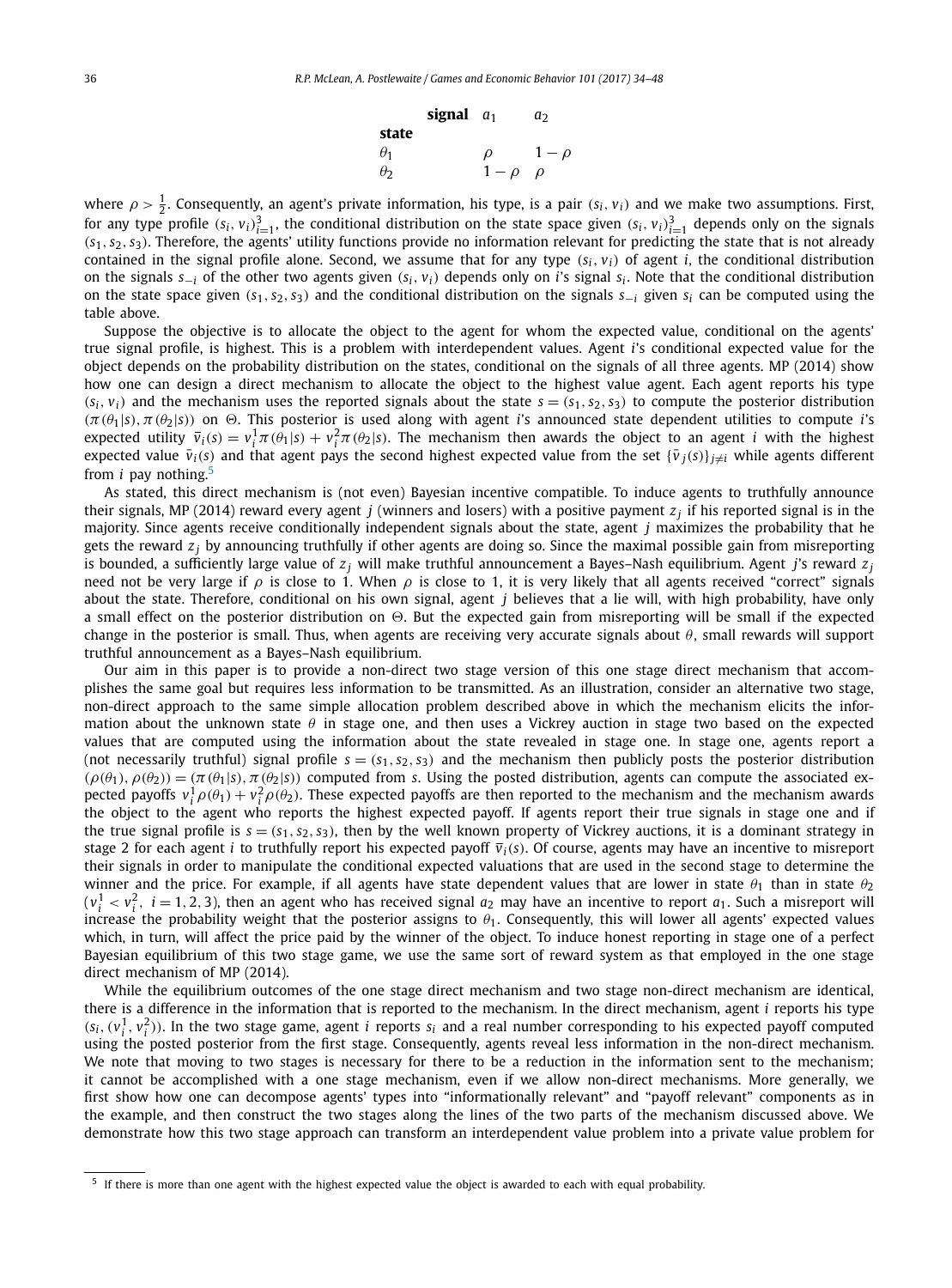<span id="page-3-0"></span>the VCG mechanism, but our basic approach can be used for other interdependent value implementation and mechanism design problems.

# **3. Preliminaries**

In this section, we review the structure and salient results from MP (2014). If *K* is a finite set, let |*K*| denote the cardinality of *K* and let  $\Delta(K)$  denote the set of probability measures on *K*. Throughout the paper,  $|| \cdot ||_2$  will denote the 2-norm and, for notational simplicity, ||·|| will denote the 1-norm. The real vector spaces on which these norms are defined will be clear from the context. Let  $\Theta = {\theta_1, ..., \theta_m}$  represent the finite set of states of nature and let  $T_i$  denote the finite set of types of player *i*. Let  $\Delta^*(\Theta \times T)$  denote the set of  $P \in \Delta(\Theta \times T)$  whose marginals  $P_{\Theta}$  on  $\Theta$  and  $P_T$  on  $T$  satisfy the following full support assumptions:  $P_{\Theta}(\theta) > 0$  for each  $\theta \in \Theta$  and  $P_T(t) > 0$  for each  $t \in T$ . The conditional distribution induced by *P* on  $\Theta$  given  $t \in T$  (resp., the conditional distribution induced by (the marginal of) *P* on  $T_{-i}$  given  $t_i \in T_i$ ) is denoted  $P_{\Theta}(\cdot|t)$  (resp.,  $P_{T_{-i}}(\cdot|t_i)$ ). Let C denote the finite set of social alternatives. Agent *i's* payoff is represented by a nonnegative valued function  $v_i : C \times \Theta \times T_i \to \mathbb{R}_+$  and we assume that for all *i*,  $v_i(\cdot, \cdot, \cdot) \leq M$  for some  $M \geq 0$ .

A social choice problem is a collection  $(v_1, ..., v_n, P)$  where  $P \in \Delta^*(\Theta \times T)$ . An outcome function is a mapping  $q: T \to C$ that specifies an outcome in C for each profile of announced types. A *mechanism* is a collection  $(q, x_1, \ldots, x_n)$  (written simply as  $(q, (x_i))$  where  $q: T \to C$  is an outcome function and each  $x_i: T \to \mathbb{R}$  is a transfer function. For any profile of types  $t \in T$ , let

$$
\hat{v}_i(c;t) = \hat{v}_i(c;t_{-i},t_i) = \sum_{\theta \in \Theta} v_i(c,\theta,t_i) P_{\Theta}(\theta | t_{-i},t_i).
$$

Although  $\hat{v}$  depends on *P*, we suppress this dependence for notational simplicity as well. Finally, we make the simple but useful observation that the pure private value model is mathematically identical to a model in which  $|\Theta| = 1$ .

# **Definition 1.** Let  $(v_1, \ldots, v_n, P)$  be a social choice problem. A mechanism  $(q, (x_i))$  is:

*interim incentive compatible* if truthful revelation is a *Bayes–Nash equilibrium*: for each  $i \in N$  and all  $t_i, t'_i \in T_i$ ,

$$
\sum_{t_{-i}\in T_{-i}} \left[ \hat{v}_i(q(t_{-i},t_i);t_{-i},t_i) + x_i(t_{-i},t_i) \right] P_{T_{-i}}(t_{-i}|t_i) \geq \sum_{t_{-i}\in T_{-i}} \left[ \hat{v}_i(q(t_{-i},t_i');t_{-i},t_i) + x_i(t_{-i},t_i') \right] P_{T_{-i}}(t_{-i}|t_i).
$$

*ex post individually rational* if

$$
\hat{v}_i(q(t);t) + x_i(t) \ge 0
$$
 for all  $i$  and all  $t \in T$ .

*feasible* if for each  $t \in T$ ,

$$
\sum_{j\in N}x_j(t)\leq 0.
$$

*outcome efficient* if for each  $t \in T$ ,

$$
q(t) \in \arg\max_{c \in C} \sum_{j \in N} \hat{v}_j(c; t).
$$

# **4. The model**

#### *4.1. Information decompositions*

In this section, we show how the information structure for general incomplete information problems, even those without a product structure, can be represented in a way that separates out an agent's information about the state *θ* . This is important because it is this part of his type that affects other agents' valuations for the social alternatives. The example of Section [2](#page-1-0) illustrates how we can elicit truthful reporting of agents' signals about the state when they are correlated.

In that example, an agent has beliefs about other agents' signals that depend on his own signal, and it is important that the beliefs are different for different signals the agent may receive. In the example, agent *i*'s type consists of a signal *ai* and a state dependent utility function that is independent of his signal. Consequently agent *i* has multiple types consisting of the same signal but different utility functions, and all of these types will necessarily have the same beliefs regarding other agents' signals.

It isn't necessary to elicit that part of an agent's type that doesn't affect other agents' valuations (e.g., his utility function in the example) to cope with the interdependence, only the part related to the state θ. To formalize this idea, we recall the notion of information decomposition from McLean and [Postlewaite \(2004\).](#page-14-0)<sup>6</sup>

<sup>&</sup>lt;sup>6</sup> This definition is equivalent to the partition formulation in McLean and [Postlewaite \(2004\).](#page-14-0)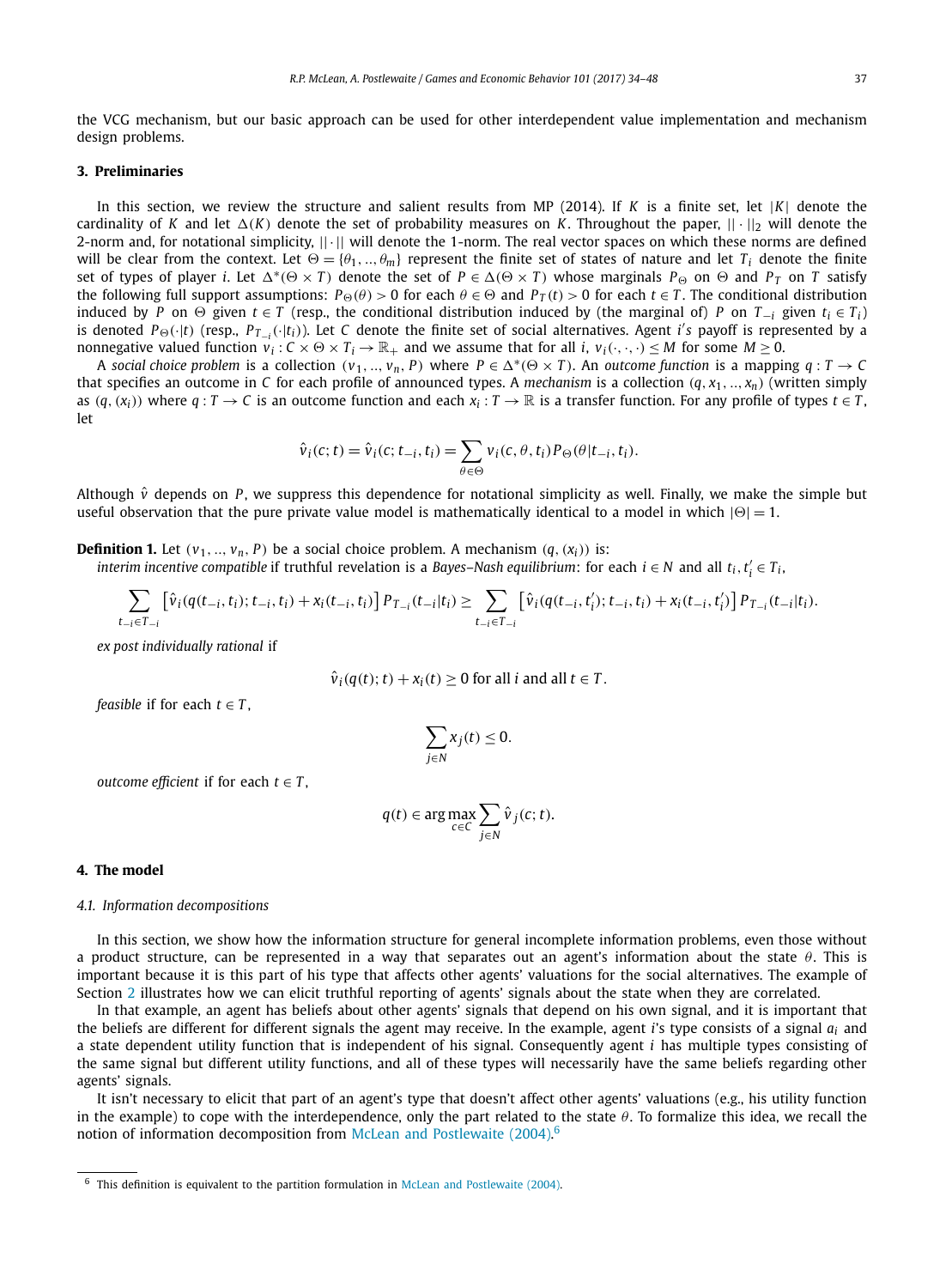**Definition 2.** Suppose that  $P \in \Delta^*(\Theta \times T)$ . An information decomposition for P is a collection  $\mathbb{D} = ((A_i, f_i)_{i \in N}, Q)$  satisfying the following conditions:

(i) For each *i*,  $A_i$  is a finite set,  $f_i: T_i \to A_i$  is a function, and  $Q \in \Delta(\Theta \times A_1 \times \cdots \times A_n)$ .<sup>7</sup> For each  $t \in T$ , define  $f(t) := (f_1(t_1), ..., f_n(t_n))$  and

$$
f_{-i}(t_{-i}) := (f_1(t_1), \dots, f_{i-1}(t_{i-1}), f_{i+1}(t_{i+1}), \dots, f_n(t_n)).
$$

(ii) For each  $t \in T$ ,

$$
P_{\Theta}(\theta|t) = Q_{\Theta}(\theta|f(t))
$$

(iii) For each *i*,  $t_i \in T_i$  and  $a \in A$ ,

$$
\sum_{\substack{t_{-i} \in T_{-i} \\ f_{-i}(t_{-i}) = a_{-i}}} P_{T_{-i}}(t_{-i}|t_i) = Q_{A_{-i}}(a_{-i}|f_i(t_i))
$$

If  $t_i \in T_i$ , we will interpret  $f_i(t_i) \in A_i$  as the "informationally relevant component" of  $t_i$  and we will refer to  $A_i$  as the set of agent *i*'s "signals." Condition (ii) states that a type profile  $t \in T$ , contains no information beyond that contained in the signal profile  $f(t)$  that is useful in predicting the state of nature. Condition (iii) states that a specific type  $t_i \in T_i$  contains no information beyond that contained in the signal  $f_i(t_i)$  that is useful in predicting the signals of other agents.

Every  $P \in \Delta^*(\Theta \times T)$  has at least one information decomposition in which  $A_i = T_i$ ,  $f_i = id$ , and  $Q = P$  which we will refer to as the *trivial decomposition*. However, the trivial decomposition may not be the only one (or the most useful one as we will show below). For example, suppose that each agent's type set has a product structure  $T_i = X_i \times Y_i$  and that  $P \in \Delta^*(\Theta \times T)$  satisfies

$$
P(\theta, x_1, y_1, ..., x_n, y_n) = P_1(\theta, x_1, ..., x_n) P_2(y_1, ..., y_n)
$$

for each  $(x_1, y_1, ..., x_n, y_n)$  where  $P_1 \in \Delta(\Theta \times X)$  and  $P_2 \in \Delta(Y)$ . Then defining the projection map  $p_{X_i}(x_i, y_i) = x_i$ , it follows that  $\mathbb{D} = ((X_i, p_{X_i})_{i \in N}, P_1)$  is an information decomposition for *P*.

**Remark.** If  $(v_1, ..., v_n, P)$  is a social choice problem, then it follows from the definition that any two information decompositions  $\mathbb{D} = ((A_i, f_i)_{i \in N}, Q)$  and  $\mathbb{D}' = ((A'_i, f'_i)_{i \in N}, Q')$  for P give rise to the same  $\hat{v}_i$ , i.e., for all  $t \in T$ , we have

$$
\sum_{\theta \in \Theta} v_i(c, \theta, t_i) Q_{\Theta}(\theta | f(t)) = \sum_{\theta \in \Theta} v_i(c, \theta, t_i) P_{\Theta}(\theta | t_{-i}, t_i) = \sum_{\theta \in \Theta} v_i(c, \theta, t_i) Q_{\Theta}'(\theta | f'(t)).
$$

#### *4.2. Informational size*

In this paper, a fundamental role is played by the notion of informational size. Suppose that  $\mathbb{D} = ((A_i, f_i)_{i \in N}, Q)$  is an information decomposition for  $P \in \Delta^*(\Theta \times T)$ . In a direct mechanism, agent *i* reports an element of  $T_i$  to the mechanism. Consider an alternative scenario in which each agent *i* reports a signal  $a_i \in A_i$  to the mechanism. If *i* reports  $a_i$  and the remaining agents report  $a_{-i}$ , it follows that the profile  $a = (a_{-i}, a_i) \in A$  will induce a conditional distribution on  $\Theta$ (computed from *<sup>Q</sup>* ) and, if agent *<sup>i</sup>*'s report changes from *ai* to *<sup>a</sup> i* , then this conditional distribution will (in general) change. We consider agent *i* to be *informationally small* if, for each *ai* , agent *i* ascribes "small" probability to the event that he can effect a "large" change in the induced conditional distribution on  $\Theta$  by changing his announced type from  $a_i$  to some other  $a'_i$ . This is formalized in the following definition.

**Definition 3.** Suppose that  $\mathbb{D} = ((A_i, f_i)_{i \in \mathbb{N}}, Q)$  is an information decomposition for  $P \in \Delta^*(\Theta \times T)$ . Let

$$
I_{\varepsilon}^{i}(a'_{i}, a_{i}) = \{a_{-i} \in A_{-i} | ||Q_{\Theta}(\cdot|a_{-i}, a_{i}) - Q_{\Theta}(\cdot|a_{-i}, a'_{i})|| > \varepsilon\}
$$

and

$$
\nu_i^{\mathcal{Q}}(a'_i, a_i) = \min\{\varepsilon \geq 0 \mid \sum_{a_{-i} \in I_{\varepsilon}^i(a'_i, a_i)} Q_{\Theta}(a_{-i}|a_i) \leq \varepsilon\}.
$$

The *informational size* of agent *i* is defined as

$$
v_i^Q = \max_{a_i \in A_i} \max_{a'_i \in A_i} v_i^Q(a'_i, a_i).
$$

The conditional distribution induced by *Q* on  $\Theta$  given *a* ∈ *A* (resp., the conditional distribution induced by (the marginal of) *Q* on *A*<sub>−*i*</sub> given *a<sub>i</sub>* ∈ *A<sub>i</sub>*) is denoted  $Q_{\Theta}(\cdot|a)$  (resp.,  $Q_{A_{-i}}(\cdot|a_i)$ ).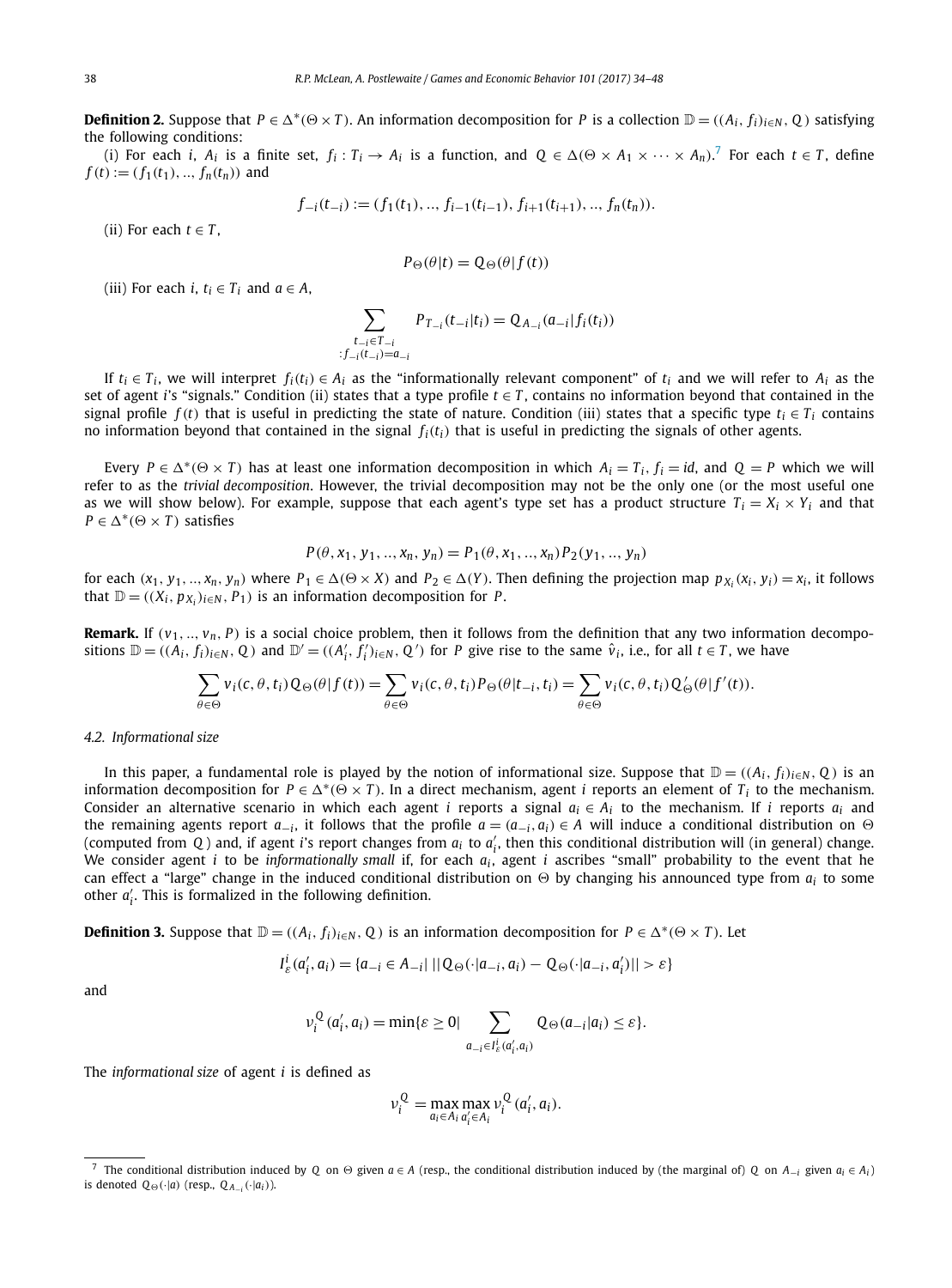### <span id="page-5-0"></span>*4.3. Variability of beliefs*

The example of Section [2](#page-1-0) illustrates how one might induce truthful announcement of agents' signals about the state. An agent who receives the signal  $a_1$  believes that the state is more likely to be  $\theta_1$  than  $\theta_2$ . Given that agents' signals are conditionally independent, he believes that each of the other agents is more likely to have received signal  $a_1$  than  $a_2$ . Hence, if those agents are announcing truthfully, he maximizes his chance of receiving the reward *z* by announcing truthfully as well. More generally, the key to constructing rewards for agent *<sup>i</sup>* who might receive signal *ai* or *<sup>a</sup> <sup>i</sup>* is a requirement that agent *<sup>i</sup>*'s beliefs regarding other agents' signals when he receives signal *ai* differ from his beliefs when he receives signal *<sup>a</sup> i* . Moreover, the magnitude of the difference matters in inducing truthful reporting. We turn next to defining a measure of the variation of an agent's beliefs.

To define formally the measure of variability, we treat each conditional  $Q_{A_{-i}}(\cdot|a_i) \in \Delta(A_{-i})$  as a point in an Euclidean space of dimension equal to the cardinality of *A*−*<sup>i</sup>* . Our measure of variability is defined as

$$
\Lambda_i^{\mathcal{Q}} = \min_{a_i \in A_i} \min_{a'_i \in A_i \setminus a_i} \left\| \frac{Q_{A_{-i}}(\cdot | a_i)}{||Q_{A_{-i}}(\cdot | a_i)||_2} - \frac{Q_{A_{-i}}(\cdot | a'_i)}{||Q_{A_{-i}}(\cdot | a'_i)||_2} \right\|^2
$$

*.*

If  $\Lambda_i^Q > 0$ , then the agents' signals cannot be stochastically independent with respect to  $Q$ . We will exploit this correlation in constructing Bayesian incentive compatible mechanisms. For a discussion of the relationship between this notion of  $\mathbb{R}^n$ correlation and that found in the full extraction literature, see MP (2014).

It is important to point out that  $\Lambda_i^Q$  and  $\Lambda_i^{Q'}$  are generally different for two decompositions  $D=((A_i,f_i)_{i\in N},Q)$  and  $D' = ((A'_i, f'_i)_{i \in N}, Q')$  for P. When an agent's type set has a product structure  $T_i = X_i \times Y_i$  as in the example of Section [4.1](#page-3-0) and  $D=((T_i,id)_{i\in N},P)$  is the trivial decomposition, then  $\Lambda_i^Q=\Lambda_i^P=0$  for all *i*. However, for the decomposition  $D=0$  $((X_i, p_{X_i})_{i \in N}, P_1)$  of that example, it may in fact be the case that  $\Lambda_i^{P_1} > 0$ . The utility of decompositions will become apparent when we state [Theorem B](#page-8-0) below.

#### **5. The one stage implementation game**

#### *5.1. The generalized VCG mechanism*

We now adapt some of our previous results on implementation with interdependent values to the model of this paper. In the special case of pure private values, i.e., when  $|\Theta| = 1$ , it is well known that the classical VCG transfers will implement an outcome efficient social choice function: in the induced direct revelation game, it is a dominant strategy to honestly report one's type. In the general case of interdependent values, the situation is more delicate.

Let  $q: T \to C$  be an outcome efficient social choice function for the problem  $(v_1, ..., v_n, P)$ . For each *t*, define transfers as follows:

$$
\alpha_i^q(t) = \sum_{j \in N \setminus i} \hat{v}_j(q(t); t) - \max_{c \in C} \left[ \sum_{j \in N \setminus i} \hat{v}_j(c; t) \right]
$$

Note that  $\alpha_i^q(t)\leq 0$  for each i and t. The resulting mechanism  $(q,(\alpha_i^q))$  is the generalized VCG mechanism with interdependent *valuations* (GVCG for short) studied in MP(2014). It is straightforward to show that the GVCG mechanism is ex post individually rational and feasible. In the pure private value case where  $|\Theta| = 1$ , it follows that for an outcome efficient social choice function  $q: T \to C$ , the GVCG transfers reduce to the classical VCG transfers. Unfortunately, the GVCG mechanism does not inherit the very attractive dominant strategy property of the pure private values special case. It is tempting to conjecture that the GVCG mechanism satisfies ex post incentive compatibility or perhaps the weaker notion of Bayesian incentive compatibility but even the latter need not hold. There are, however, certain positive results. In MP (2014), it is shown that a modification of the GVCG mechanism is individually rational, approximately ex post incentive compatible, exactly Bayesian incentive compatible when agents are informationally small. To state the main result of MP (2014), we need the notion of an augmented mechanism.

**Definition 4.** Let  $(z_i)_{i\in\mathbb{N}}$  be an *n*-tuple of functions  $z_i: T \to \mathbb{R}_+$  each of which assigns to each  $t \in T$  a nonnegative number, interpreted as a "reward" to agent *i*. If  $(q, x_1, \ldots, x_n)$  is a mechanism, then the associated *augmented* mechanism is defined as  $(q, x_1 + z_1, \ldots, x_n + z_n)$  and will be written simply as  $(q, (x_i + z_i))$ .

Using precisely the same techniques found in MP (2014), we can prove the following result for one stage direct mechanisms.

**Theorem A.** Let  $(v_1, ..., v_n)$  be a collection of payoff functions.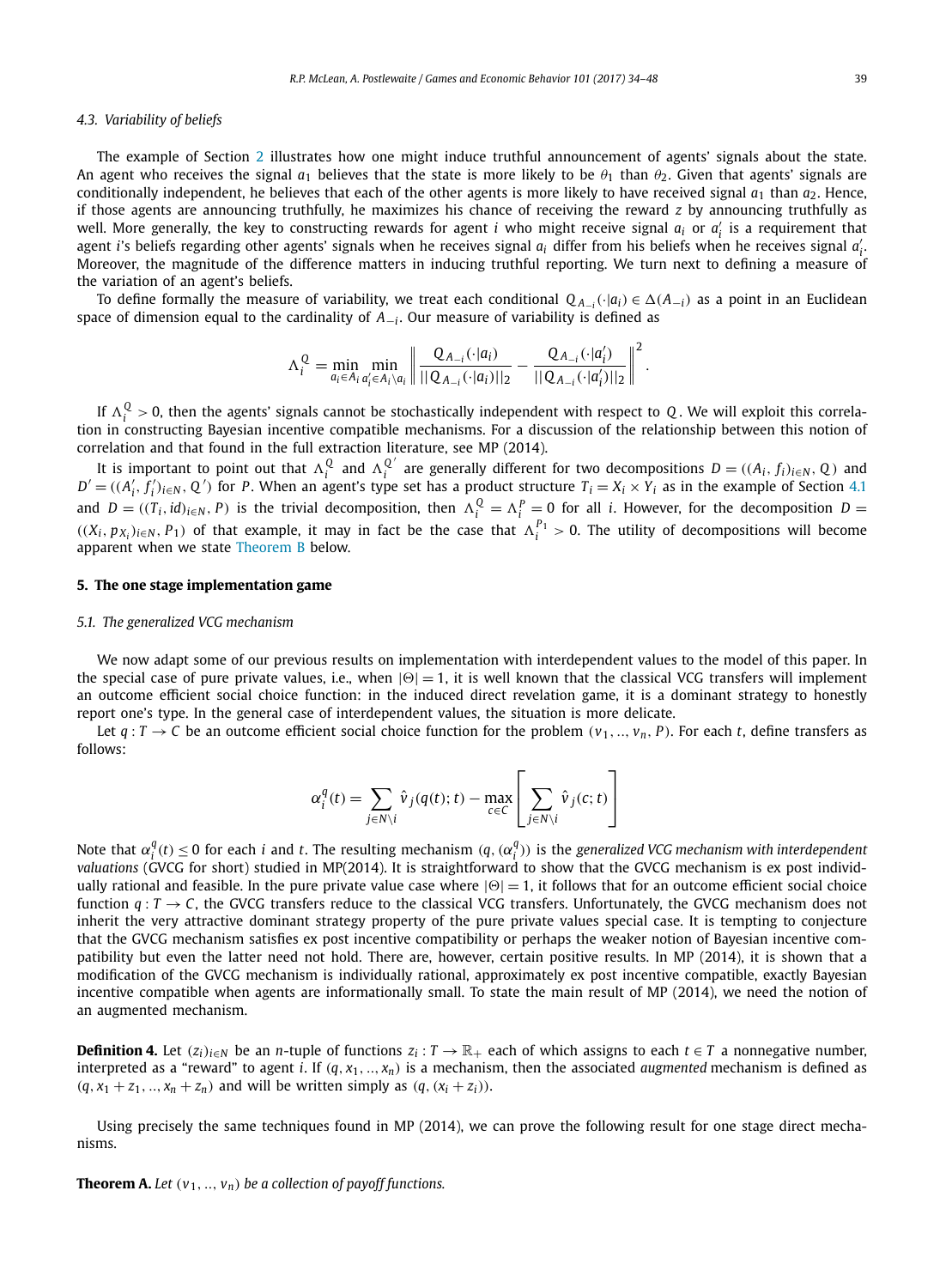(i) Suppose that  $q: T \to C$  is outcome efficient for the problem  $(v_1, ..., v_n, P)$ . Suppose that  $\mathbb{D} = ((A_i, f_i)_{i \in N}, Q)$  is an information decomposition for  $(v_1, ..., v_n, P)$  satisfying  $\Lambda_i^Q > 0$  for each i. Then there exists an augmented GVCG mechanism  $(q, (\alpha_i^q + z_i))$  for the *social choice problem*  $(v_1, ..., v_n, P)$  *satisfying ex post IR and interim IC.* 

(ii) For every  $\varepsilon > 0$ , there exists a  $\delta > 0$  such that the following holds: whenever  $q: T \to C$  is outcome efficient for the problem  $(v_1, ..., v_n, P)$  and whenever  $\mathbb{D} = ((A_i, f_i)_{i \in N}, Q)$  is an information decomposition for  $(v_1, ..., v_n, P)$  satisfying

$$
\max_i v_i^Q \le \delta \min_i \Lambda_i^Q,
$$

there exists an augmented GVCG mechanism  $(q,(\alpha^q_i+z_i))$  with  $0\leq z_i(t)\leq\varepsilon$  for every  $i$  and  $t$  satisfying ex post IR and interim IC. $^8$ 

Part (i) of [Theorem A](#page-5-0) states that, as long as  $Q_{A_{-i}}(\cdot|a_i) \neq Q_{A_{-i}}(\cdot|a'_i)$  whenever  $a_i \neq a'_i$ , then irrespective of the agents informational sizes, the augmenting transfers can be chosen so that the augmented mechanism satisfies Bayesian incentive compatibility. However, the required augmenting transfers will be large if the agents have large informational size. Part (ii) states that the augmenting transfers will be small if the agents have informational size that is small enough relative to our measure of variation in the agents' beliefs.

### **6. The two stage implementation game**

#### *6.1. Preliminaries*

Suppose that  $(v_1, ..., v_n, P)$  is a social choice problem and suppose that  $\mathbb{D} = ((A_i, f_i)_{i \in N}, Q)$  is an information decomposition for *P* .

Throughout this section, we will use the following notational convention:

$$
\rho(a_{-i}, a_i) = Q_{\Theta}(\cdot | a_{-i}, a_i) \text{ and } \rho_{\theta}(a_{-i}, a_i) = Q_{\Theta}(\theta | a_{-i}, a_i).
$$

Let  $H_i$  denote the collection of all functions  $u_i: C \to \mathbb{R}_+$ . Consequently we identify  $H_i$  with  $\mathbb{R}^{\mathcal{C}}_+$ . For each profile  $u=$  $(u_1, ..., u_n)$  ∈ *H* := *H*<sub>1</sub> × ···× *H<sub>n</sub>*, let

$$
\varphi(u) \in \arg\max_{c \in C} \sum_{i \in N} u_i(c)
$$

and define

$$
\hat{y}_i(u) = \sum_{j \in N \setminus i} u_j(\varphi(u)) - \max_{c \in C} \left[ \sum_{j \in N \setminus i} u_j(c) \right].
$$

Therefore,  $(\varphi, \hat{y}_1, \dots, \hat{y}_n)$  defines the classic private values VCG mechanism and it follows that

$$
u_i \in \arg \max_{u'_i \in H_i} u_i(\varphi(u_{-i}, u'_i)) + \hat{y}_i(u_{-i}, u'_i)
$$

for all  $u_i \in H_i$  and all  $u_{-i} \in H_{-i}$ .

We wish to formulate our implementation problem with interdependent valuations as a two stage problem in which honest reporting of the agents' signals in stage one resolves the "interdependency" problem so that the stage two problem is a simple implementation problem with private values to which the classic VCG mechanism can be immediately applied. We now define an extensive form game that formalizes the two stage process that lies behind this idea. As in the indirect mechanism for the one stage problem, let  $Z = (\zeta_i)_{i \in N}$  be an *n*-tuple of functions  $\zeta_i : A \to \mathbb{R}_+$  each of which assigns to each *a* ∈ *A* a nonnegative number *ζi(a)* again interpreted as a "reward" to agent *i*. These rewards are designed to induce agents to honestly report their signals in stage 1.

Given an information decomposition  $\mathbb D$  and a reward system *Z*, we define an extensive form game  $\Gamma(\mathbb D, Z)$  that unfolds in the following way.

**Stage** 1: Each agent *i* learns his type  $t_i \in T_i$  and makes a (not necessarily honest) report  $r_i \in A_i$  of his signal to the mechanism designer. If  $(r_1, ..., r_n)$  is the profile of stage 1 reports, then agent *i* receives the nonnegative payment  $\zeta_i(r_1, ..., r_n)$ and the game moves to stage 2.

**Stage 2**: If  $(r_1, ..., r_n) = r ∈ A$  is the reported type profile in stage 1, the mechanism designer publicly posts the conditional distribution  $\rho(r) = Q_{\Theta}(\cdot|r)$ . Agents observe this posted distribution (but not the profile *r*) and make a second (not necessarily honest) report from  $H_i$  to the mechanism designer. If  $(u_1, ..., u_n) = u \in H$  is the second stage profile of reports,

<sup>8</sup> In MP (2014), it is also shown that the augmented mechanism is approximately ex post incentive compatible in the sense defined in that paper.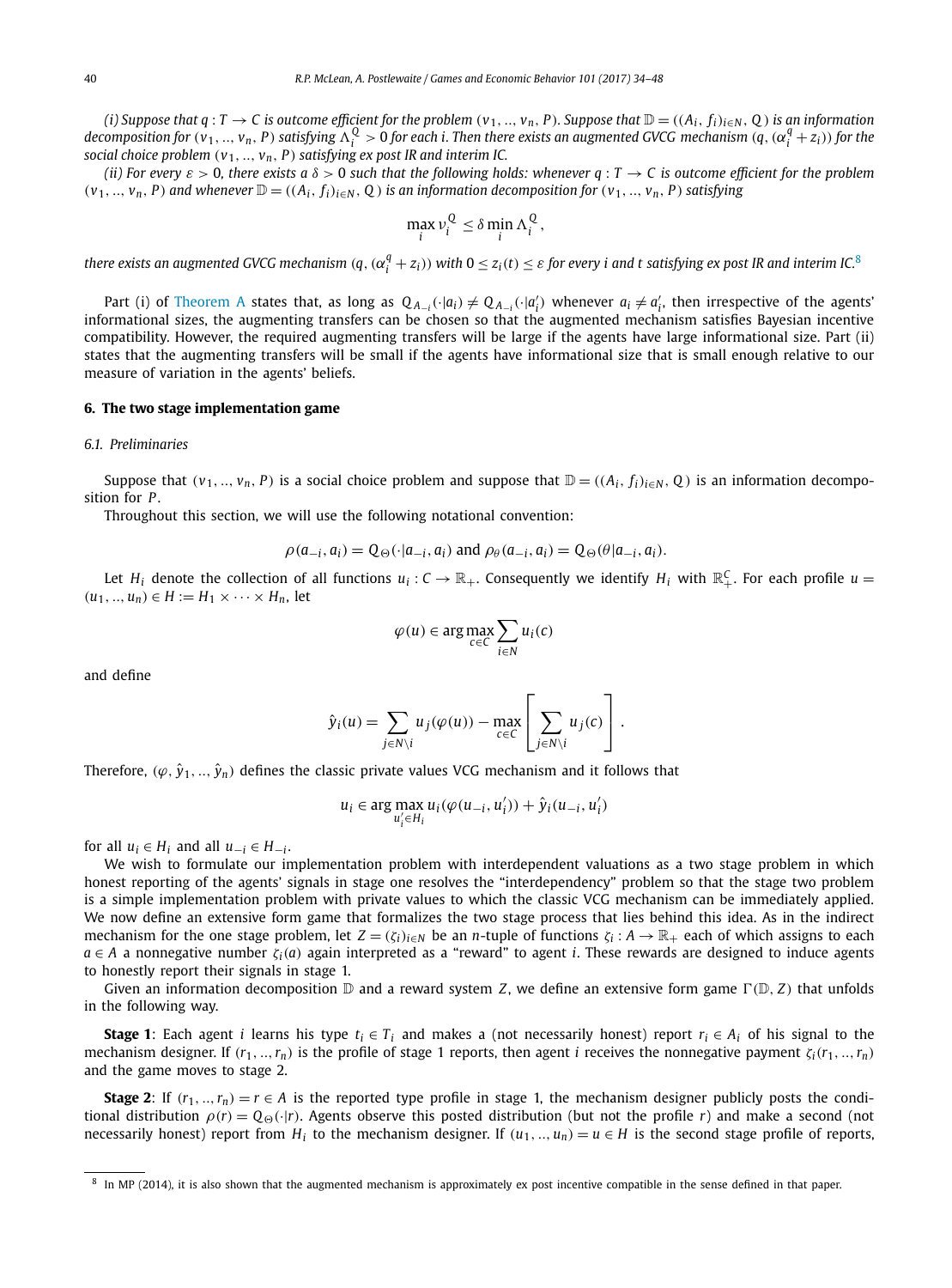then the mechanism designer chooses the social alternative  $\varphi(u) \in C$ , each agent *i* receives the transfer  $\hat{y}_i(u)$ , and the game ends.

We wish to design the rewards *ζ<sup>i</sup>* to accomplish two goals. In stage 1, we want to induce agents to report honestly so that the reported stage 1 profile is exactly  $f(t) = (f_1(t_1),..., f_n(t_n))$  when the true type profile is *t*. In stage 2, upon observing the posted posterior distribution  $Q_{\Theta}(\cdot|f(t))$ , we want each agent *i* to report the payoff function

$$
u_i^*(\cdot) = \sum_{\theta \in \Theta} v_i(\cdot, \theta, t_i) Q_{\Theta}(\theta | f(t)).
$$

If these twin goals are accomplished in a perfect Bayesian equilibrium, then the social outcome is

$$
\varphi(u^*) \in \arg\max_{c} \sum_{i \in N} \sum_{\theta \in \Theta} v_i(c, \theta, t_i) Q_{\Theta}(\theta | f(t)),
$$

the transfers are

$$
\hat{y}_i(u^*) = \sum_{j \in N \setminus i} v_j(\varphi(u^*), \theta, t_j) Q_{\Theta}(\theta | f(t)) - \max_{c \in C} \left[ \sum_{j \in N \setminus i} v_j(c, \theta, t_j) Q_{\Theta}(\theta | f(t)) \right],
$$

and the ex post payoff to agent  $i$  of type  $t_i$  is

$$
\sum_{i\in\mathbb{N}}\sum_{\theta\in\Theta}v_i(\varphi(u^*),\theta,t_j)Q_{\Theta}(\theta|f(t))+\hat{y}_i(u^*)+\zeta_i(f(t)).
$$

Note that these transfers and payoffs are precisely the GVCG transfers and payoffs defined in Section [5](#page-5-0) for the one stage implementation problem.

### *6.2. Strategies and equilibria in the two stage game*

Define

$$
\Pi := \{Q_{\Theta}(\cdot | a) : a \in A\}.
$$

Given the specification of the extensive form, it follows that the second stage information sets of agent *i* are indexed by the elements of  $A_i \times \Pi \times T_i$ . A strategy for agent *i* in this game is a pair  $(\alpha_i, \beta_i)$  where  $\alpha_i : T_i \to A_i$  specifies a type dependent report  $\alpha_i(t_i) \in A_i$  in stage 1 and  $\beta_i : A_i \times \Pi \times T_i \to H_i$  specifies a second stage report  $\beta_i(r_i, \pi, t_i) \in H_i$  as a function of *i*'s first stage report  $r_i \in A_i$ , the posted distribution  $\pi$ , and *i*'s type  $t_i \in T_i$ .

We are interested in a Perfect Bayesian Equilibrium (PBE) assessment for the two stage implementation game  $\Gamma(\mathbb{D}, Z)$ consisting of a strategy profile  $(\alpha_i, \beta_i)_{i \in N}$  and a system of second stage beliefs in which players truthfully report their private information at each stage.

**Definition 5.** A strategy  $(\alpha_i, \beta_i)$  for player i is truthful for i if  $\alpha_i(t_i) = f_i(t_i)$  for all  $t_i \in T_i$  and

$$
\beta_i(f_i(t_i), \pi, t_i)(\cdot) = \sum_{\theta \in \Theta} v_i(\cdot, \theta, t_i) \pi(\theta)
$$

for all  $\pi \in \Pi$  and  $t_i \in T_i$ . A strategy profile  $(\alpha_i, \beta_i)_{i \in N}$  is truthful if  $(\alpha_i, \beta_i)$  is truthful for each player i.

Formally, a **system of beliefs** for player *i* is a collection of probability measures on  $\Theta \times T_{-i}$  indexed by  $A_i \times \Pi \times T_i$ , i.e., a collection of the form

$$
\{\mu_i(\cdot|r_i,\pi,t_i)\in\Delta(\Theta\times T_{-i}):(r_i,\pi,t_i)\in A_i\times\Pi\times T_i\}.
$$

with the following interpretation: when player *i* of type  $t_i$  reports  $r_i$  in Stage 1 and observes the posted distribution  $\pi$ , then player *i* assigns probability mass  $\mu_i(\theta, t_{-i}|r_i, \pi, t_i)$  to the event that other players have true types  $t_{-i}$  and that the state of nature is  $\theta$ . As usual, an assessment is a pair  $\{(\alpha_i, \beta_i)_{i \in N}, (\mu_i)_{i \in N}\}$  consisting of a strategy profile and a system of beliefs for each player.

**Definition 6.** An assessment  $\{(\alpha_i, \beta_i)_{i \in N}, (\mu_i)_{i \in N}\}\)$  is an incentive compatible Perfect Bayesian equilibrium (ICPBE) assessment in the game  $\Gamma(\mathbb{D}, Z)$  if  $(\alpha, \beta, \mu) = \{(\alpha_i, \beta_i)_{i \in N}, (\mu_i)_{i \in N}\}\$ is a Perfect Bayesian Equilibrium assessment and the profile  $(\alpha_i, \beta_i)_{i \in N}\}$ is truthful.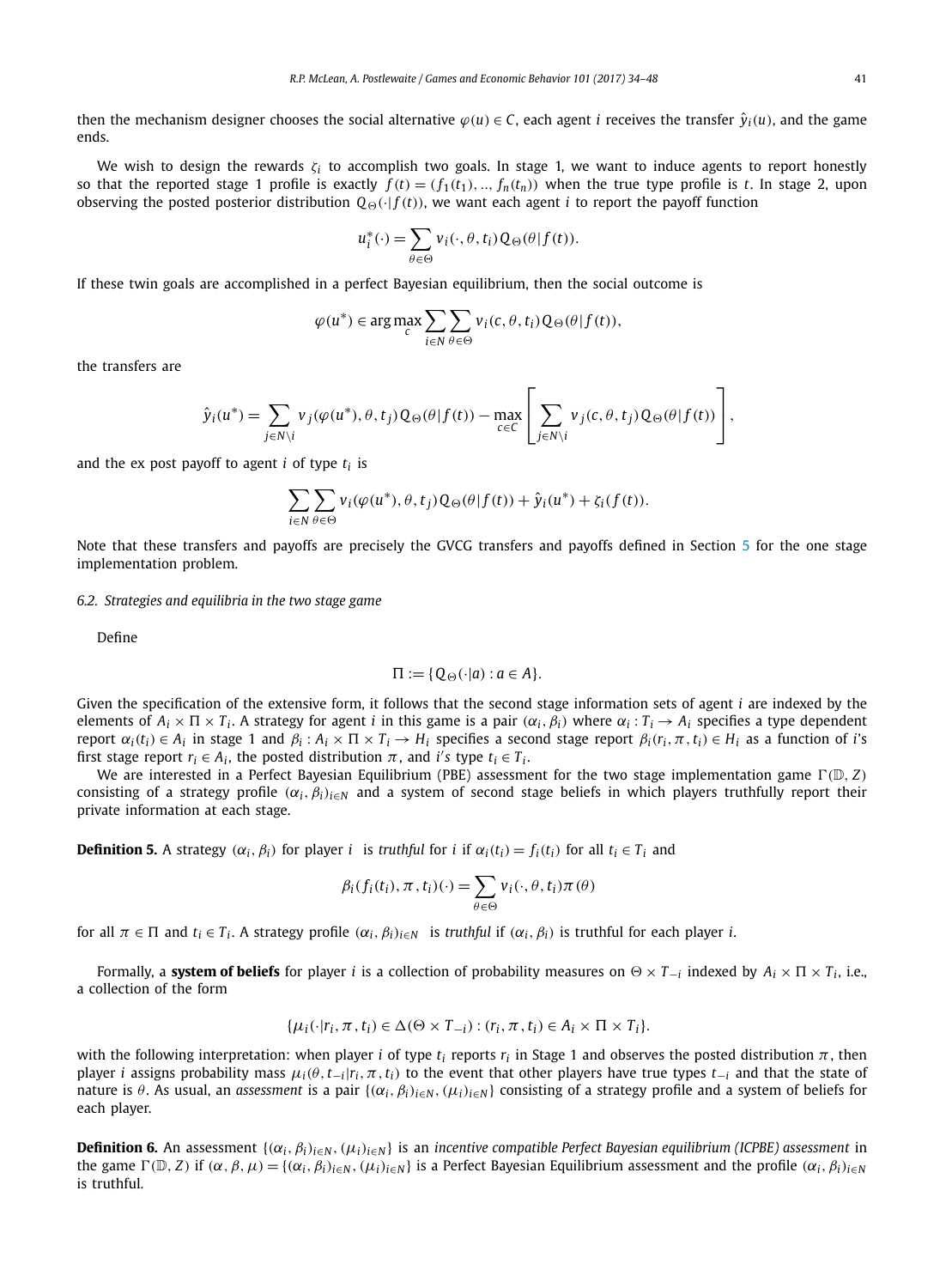<span id="page-8-0"></span>*6.3. The main result*

**Theorem B.** *Let*  $(v_1, ..., v_n)$  *be a collection of payoff functions.* 

(a) Suppose that  $q: T \to C$  is outcome efficient for the problem  $(v_1, ..., v_n, P)$ . Suppose that  $\mathbb{D} = ((A_i, f_i)_{i \in N}, Q)$  is an information decomposition for P satisfying  $\Lambda^Q_i > 0$  for each i. Then there exists a reward system  $Z=(\zeta_i)_{i\in N}$  such that the two stage game  $\Gamma(\mathbb{D},Z)$ *has an ICPBE*  $(\alpha^*, \beta^*, \mu)$ *.* 

(b) For every  $\varepsilon > 0$ , there exists a  $\delta > 0$  such that the following holds: whenever  $q: T \to C$  is outcome efficient for the problem  $(v_1, ..., v_n, P)$  and  $\mathbb{D} = ((A_i, f_i)_{i \in N}, Q)$  is an information decomposition for P satisfying

$$
\max_i v_i^Q \le \delta \min_i \Lambda_i^Q,
$$

there exists a reward system  $Z = (\zeta_i)_{i \in \mathbb{N}}$  such that the two stage game  $\Gamma(\mathbb{D}, Z)$  has an ICPBE  $(\alpha^*, \beta^*, \mu)$ . Furthermore,  $0 \le \zeta_i(a) \le \varepsilon$ *for every i and a.*

To prove Theorem B, we proceed in several steps which we outline here. Suppose that  $\mathbb{D} = ((A_i, f_i)_{i \in N}, 0)$  is an information decomposition for *P* .

Step 1: Suppose that  $(\alpha, \beta)$  is a strategy profile with  $\alpha_i(t_i) = f_i(t_i)$  for all i and  $t_i$ . Suppose that player i is of true type  $t_i$ , the other players have true type profile  $t_{-i}$ , player i reports  $r_i$  in stage 1. Given the definition of  $(\alpha_{-i}, \beta_{-i})$ , it follows that  $\alpha_i(t_i) = f_i(t_i)$  for each  $j \neq i$ . Therefore, player i of type  $t_i$  who has submitted report  $r_i$  in stage 1 and who observes  $\pi \in \Pi$ at stage 2 will assign positive probability

$$
\sum_{\hat{t}_{-i}: \rho(f_{-i}(\hat{t}_{-i}), r_i) = \pi} P_{T_{-i}}(\hat{t}_{-i} | t_i) > 0
$$

to the event

$$
\{\hat{t}_{-i} \in T_{-i} : \rho(f_{-i}(\hat{t}_{-i}), r_i) = \pi\}.
$$

Therefore, *i*'s updated beliefs regarding  $(\theta, t_{-i})$  consistent with  $(\alpha, \beta)$  are given by

$$
\mu_i(\theta, t_{-i}|r_i, \pi, t_i) = \frac{\rho_\theta(f_{-i}(t_{-i}), f_i(t_i)) P_{T_{-i}}(t_{-i}|t_i)}{\sum_{\hat{t}_{-i}:\rho(f_{-i}(\hat{t}_{-i}), r_i) = \pi} P_{T_{-i}}(\hat{t}_{-i}|t_i)} \text{ if } \rho(f_{-i}(t_{-i}), r_i) = \pi
$$
  
= 0 otherwise.

*Step 2*: Let

$$
\overline{w}_i(\cdot, \pi, t_i) := \sum_{\theta \in \Theta} v_i(\cdot, \theta, t_i) \pi(\theta)
$$

and for each  $\pi$  and  $t_{-i}$  let  $w^*_{-i}(\pi, t_{-i}) \in H_{-i}$  be defined as

$$
w_{-i}^*(\pi, t_{-i}) := (\overline{w}_j(\cdot, \pi, t_j))_{j \in N \setminus i}.
$$

Next, we define the following particular second stage component  $\beta_i^*$  of agent *i*'s strategy as follows: for each  $(r_i, \pi, t_i) \in$  $A_i \times \Pi \times T_i$ , let

$$
\beta_i^*(r_i, \pi, t_i) \in \arg \max_{u_i \in H_i} \sum_{t_{-i} \in T_{-i}} \sum_{\theta \in \Theta} \left[ v_i(\varphi(u_i, w_{-i}^*(\pi, t_{-i})), \theta, t_i) + \hat{y}_i(u_i, w_{-i}^*(\pi, t_{-i})) \right] \mu_i(\theta, t_{-i} | r_i, \pi, t_i)
$$

where  $\mu_i(\cdot|\mathbf{r}_i, \pi, \mathbf{t}_i)$  is defined in Step 1.<sup>9</sup> We then show that

$$
\beta_i^*(f_i(t_i), \pi, t_i) = \sum_{\theta \in \Theta} v_i(\cdot, \theta, t_i) \pi(\theta) = \overline{w}_i(\cdot, \pi, t_i).
$$

Step 3: If  $\alpha_i^*(t_i) = f_i(t_i)$  for all i and  $t_i$  and  $\beta_i^*$  is defined as in Step 2, then  $(\alpha^*, \beta^*)$  is a truthful strategy profile. The proof is completed by constructing a system of rewards  $Z = (\zeta_i)_{i \in N}$  such that  $(\alpha^*, \beta^*, \mu)$  is an ICPBE of the two stage game  $\Gamma(\mathbb{D}, Z)$ . To accomplish this, we define spherical scoring rule transfers

$$
\zeta_i(a_{-i}, a_i) = \varepsilon \frac{Q_{A_{-i}}(a_{-i}|a_i)}{||Q_{A_{-i}}(\cdot|a_i)||_2}
$$

<sup>&</sup>lt;sup>9</sup> Note that  $β_i^*(r_i, π, t_i)$  exists since each  $v_i$  takes on only finitely many values for each *i* and the set Π is also finite.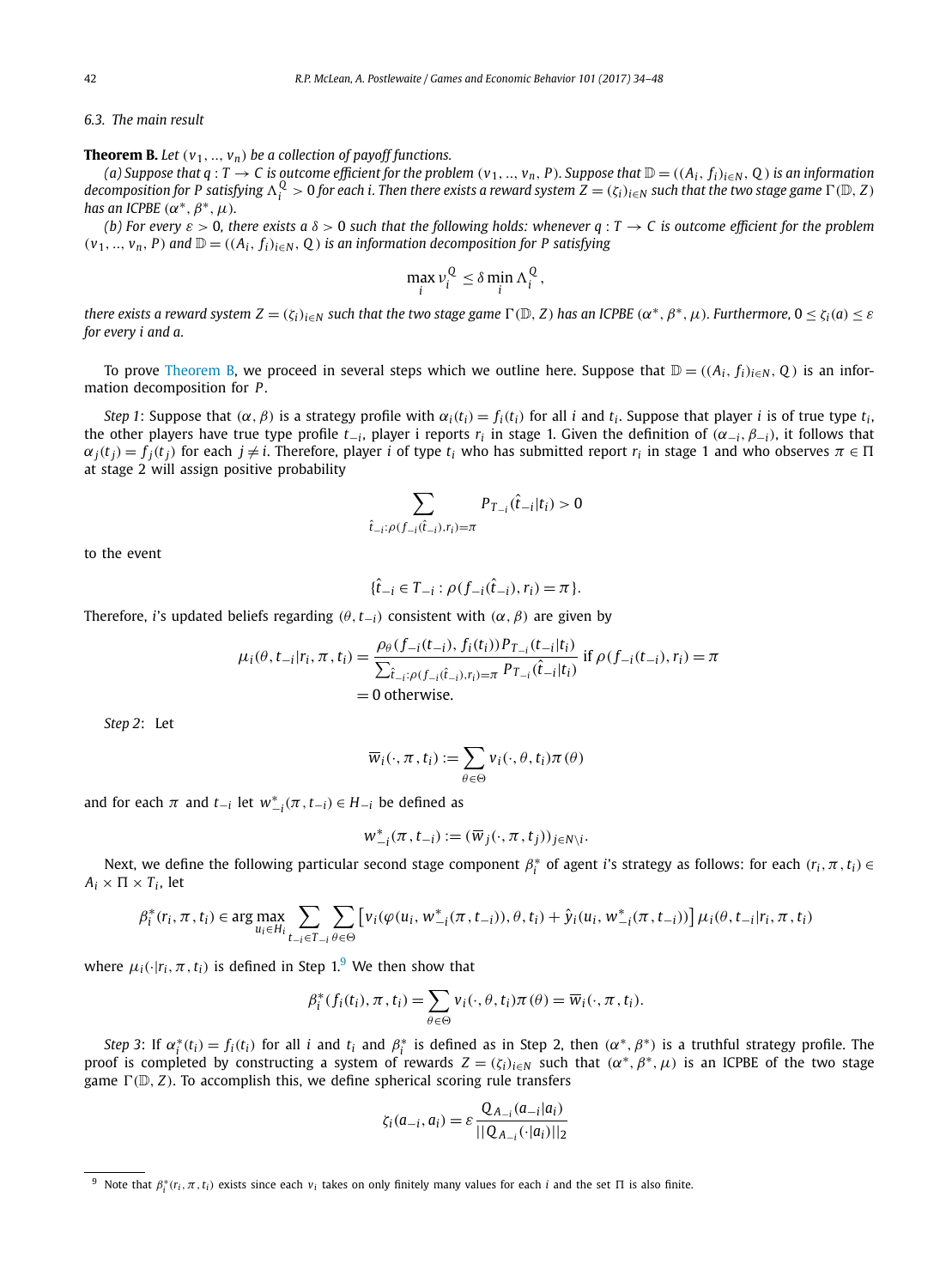as in MP (2014). To prove part (a) of [Theorem B,](#page-8-0) we show that one can find *ε >* 0 so that (i) deviations at second stage information sets are unprofitable given the beliefs *μ* defined in step 1 and (ii) coordinated deviations across the two stages are unprofitable. This latter argument depends crucially on the special transfers  $\zeta_i$ . It is these transfers that induce truthful reporting in stage 1, thus reducing the second stage to a simple implementation problem with private values. To prove part (b), we show that *ε* can be chosen to be small when each agent's informational size is small enough relative to the variation in his beliefs.

# **Appendix A**

# *A.1. Preparatory lemmas*

**Lemma A.** Let M be a nonnegative number and let { $g_i: C \times \Theta \to \mathbb{R}_+ : i \in \mathbb{N}$ } be a collection of functions satisfying  $g_i(\cdot) \leq M$  for all *i.* For each  $S \subseteq \{1, ..., n\}$  and for each  $\pi \in \Delta(\Theta)$ , let

$$
F_S(\pi) = \max_{c \in C} \sum_{i \in S} \sum_{\theta \in \Theta} g_i(c, \theta) \pi(\theta).
$$

*Then for each*  $\pi, \pi' \in \Delta(\Theta)$ *,* 

$$
|F_S(\pi) - F_S(\pi')| \le |S|M| |\pi - \pi'||.
$$

**Proof.** See MP (2014).  $\Box$ 

**Lemma B.** Let M be a nonnegative number and let {g<sub>i</sub>:  $C \times \Theta \rightarrow \mathbb{R}_+ : i \in \mathbb{N}$ } be a collection of functions satisfying  $g_i(\cdot, \cdot) \leq M$  for *all i. For each*  $\pi \in \Delta(\Theta)$ *, let* 

$$
\xi(\pi) \in \arg\max_{c \in C} \sum_{i \in N} \sum_{\theta \in \Theta} g_i(c, \theta) \pi(\theta),
$$

*and*

$$
\eta_i(\pi) = \sum_{j \in N \setminus i} \sum_{\theta \in \Theta} g_j(\xi(\pi), \theta) \pi(\theta) - \max_{c \in C} \left[ \sum_{j \in N \setminus i} \sum_{\theta \in \Theta} g_j(c, \theta) \pi(\theta) \right].
$$

*Then for each*  $t \in T$  *and all*  $\pi, \pi' \in \Delta(\Theta)$ *,* 

$$
\left[\sum_{\theta \in \Theta} g_i(\xi(\pi'), \theta) \pi'(\theta) + \eta_i(\pi')\right] - \left[\sum_{\theta \in \Theta} g_i(\xi(\pi), \theta) \pi(\theta) + \eta_i(\pi)\right] \leq (2n - 1)M||\pi - \pi'||
$$

**Proof.**

$$
\left[\sum_{\theta \in \Theta} g_j(\xi(\pi'), \theta) \pi'(\theta) + \eta_i(\pi')\right] - \left[\sum_{\theta \in \Theta} g_j(\xi(\pi), \theta) \pi(\theta) + \eta_i(\pi)\right]
$$
\n
$$
= \sum_{k \in \mathbb{N}} \sum_{\theta \in \Theta} g_k(\xi(\pi'), \theta) \pi'(\theta) - \sum_{k \in \mathbb{N}} \sum_{\theta \in \Theta} g_k(\xi(\pi), \theta) \pi(\theta)
$$
\n
$$
+ \max_{c \in C} \left[\sum_{j \in \mathbb{N} \setminus i} \sum_{\theta \in \Theta} g_j(c, \theta) \pi(\theta)\right] - \max_{c \in C} \left[\sum_{j \in \mathbb{N} \setminus i} \sum_{\theta \in \Theta} g_j(c, \theta) \pi'(\theta)\right]
$$
\n
$$
= \max_{c \in C} \left[\sum_{k \in \mathbb{N}} \sum_{\theta \in \Theta} g_k(c, \theta) \pi'(\theta)\right] - \max_{c \in C} \left[\sum_{k \in \mathbb{N}} \sum_{\theta \in \Theta} g_k(c, \theta) \pi(\theta)\right]
$$
\n
$$
+ \max_{c \in C} \left[\sum_{j \in \mathbb{N} \setminus i} \sum_{\theta \in \Theta} g_j(c, \theta) \pi(\theta)\right] - \max_{c \in C} \left[\sum_{j \in \mathbb{N} \setminus i} \sum_{\theta \in \Theta} g_j(c, \theta) \pi'(\theta)\right]
$$
\n
$$
\leq nM || \pi - \pi' || + (n - 1)M || \pi - \pi' ||
$$

where the last inequality follows from Lemma A.  $\Box$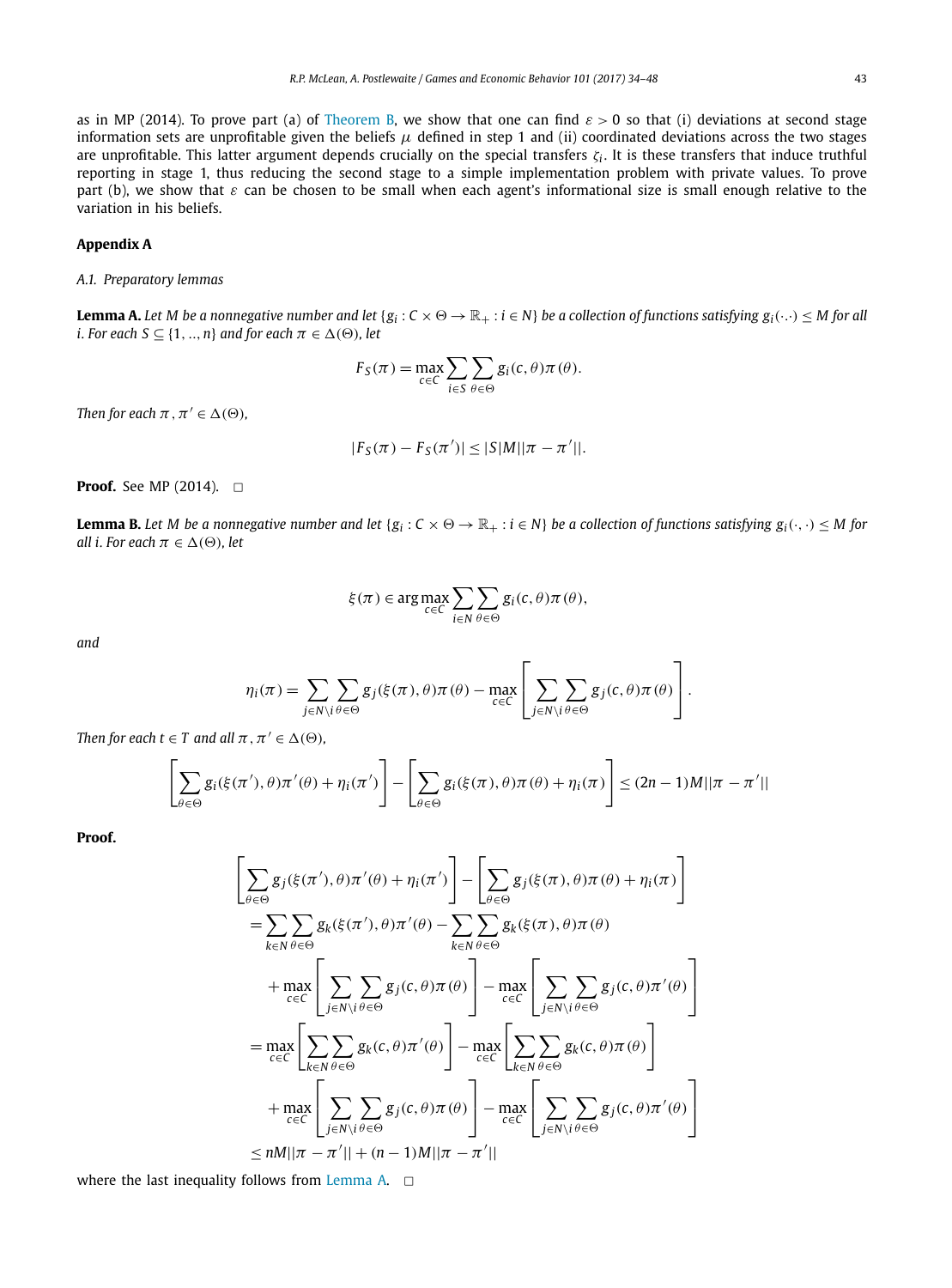<span id="page-10-0"></span>**Lemma C.** Suppose that  $Q \in \Delta(\Theta \times A)$  and define a system of rewards  $Z = (\zeta_i)_{i \in N}$  where

$$
\zeta_i(a_{-i}, a_i) = \varepsilon \frac{Q_{A_{-i}}(a_{-i}|a_i)}{||Q_{A_{-i}}(\cdot|a_i)||_2}
$$

*for each*  $(a_{-i}, a_i) \in A$ *. Then for each*  $a_i, a'_i \in A_i$ *,* 

$$
\sum_{a_{-i}} \left[ \zeta_i(a_{-i}, a_i) - \zeta_i(a_{-i}, a'_i) \right] Q_{A_{-i}}(a_{-i}|a_i) \geq \frac{\varepsilon}{2\sqrt{|A|}} \Lambda_i^Q.
$$

**Proof.** Since

$$
\left\| \frac{Q_{A_{-i}}(\cdot|a_i)}{||Q_{A_{-i}}(\cdot|a_i)||_2} - \frac{Q_{A_{-i}}(\cdot|a'_i)}{||Q_{A_{-i}}(\cdot|a'_i)||_2} \right\|^2 = 2\left[1 - \frac{Q_{A_{-i}}(\cdot|a'_i) \cdot Q_{A_{-i}}(\cdot|a_i)}{||Q_{A_{-i}}(\cdot|a_i)||_2||Q_{A_{-i}}(\cdot|a'_i)||_2}\right]
$$

and  $||Q_{A_{-i}}(\cdot|a_i)||_2 \ge \frac{1}{\sqrt{|A-i|}} \ge \frac{1}{\sqrt{|A|}}$ , we conclude that

$$
\sum_{a_{-i}} [\zeta_i(a_{-i}, a_i) - \zeta_i(a_{-i}, a'_i)] Q(a_{-i}|a_i) = \sum_{a_{-i}} \left[ \varepsilon \frac{Q_{A_{-i}}(a_{-i}|a_i)}{||Q_{A_{-i}}(\cdot|a_i)||_2} - \varepsilon \frac{Q_{A_{-i}}(a_{-i}|a'_i)}{||Q_{A_{-i}}(\cdot|a'_i)||_2} \right] Q(a_{-i}|a_i)
$$
  
\n
$$
= \varepsilon \left[ \frac{Q_{A_{-i}}(\cdot|a_i) \cdot Q(\cdot|a_i)}{||Q_{A_{-i}}(\cdot|a_i)||_2} - \frac{Q_{A_{-i}}(\cdot|a'_i) \cdot Q(\cdot|a_i)}{||Q_{A_{-i}}(\cdot|a'_i)||_2} \right]
$$
  
\n
$$
= \varepsilon ||Q_{A_{-i}}(\cdot|a_i)||_2 \left[ 1 - \frac{Q_{A_{-i}}(\cdot|a'_i) \cdot Q_{A_{-i}}(\cdot|a'_i)}{||Q(\cdot|a_i)||_2||Q(\cdot|a'_i)||_2} \right]
$$
  
\n
$$
= \frac{\varepsilon}{2} ||Q(\cdot|a_i)||_2 \left\| \frac{Q_{A_{-i}}(\cdot|a_i)}{||Q_{A_{-i}}(\cdot|a_i)||_2} - \frac{Q_{A_{-i}}(\cdot|a'_i)}{||Q_{A_{-i}}(\cdot|a'_i)||_2} \right\|^2
$$
  
\n
$$
\geq \frac{\varepsilon}{2\sqrt{|A|}} \Lambda_i^Q.
$$

### *A.2. Proof of [Theorem B](#page-8-0)*

We will prove part (b) of [Theorem B](#page-8-0) first. To begin, define beliefs  $\mu_i(\cdot|r_i, \pi, t_i) \in \Delta(\Theta \times T_{-i})$  for agent *i* at each information set  $(r_i, \pi, t_i) \in A_i \times \Pi \times T_i$  as in Section [5.](#page-5-0) In addition, define  $\overline{w}_i(\cdot, \pi, t_i)$  and  $w^*_{-i}(\pi, t_{-i})$  as in Section 5. Let  $\alpha_i^*(t_i) = f_i(t_i)$  and recall that  $\beta_i^*$  is defined for agent *i* as follows: for each  $(r_i, \pi, t_i) \in A_i \times \Pi \times T_i$ , let

$$
\beta_i^*(r_i, \pi, t_i) \in \arg \max_{u_i \in H_i} \sum_{t_{-i} \in T_{-i}} \sum_{\theta \in \Theta} \left[ v_i(\varphi(u_i, w_{-i}^*(\pi, t_{-i})), \theta, t_i) + \hat{y}_i(u_i, w_{-i}^*(\pi, t_{-i})) \right] \mu_i(\theta, t_{-i} | r_i, \pi, t_i).
$$

For notational convenience, we will write  $Q_{A-i}(\cdot|a_i)$  as  $Q(\cdot|a_i)$  and  $P_{T-i}(\cdot|t_i)$  as  $P(\cdot|t_i)$  throughout this proof. Choose  $\varepsilon > 0$ and define a system of rewards  $Z = (\zeta_i)_{i \in N}$  where

$$
\zeta_i(a_{-i}, a_i) = \varepsilon \frac{Q(a_{-i}|a_i)}{||Q(\cdot|a_i)||_2}.
$$

Since  $0 \leq \frac{Q(a_{-i}|a_i)}{||Q(\cdot|a_i)||_2} \leq 1$ , for all *i*,  $a_{-i}$  and  $a_i$ , it follows that

$$
0\leq \zeta_i(a_{-i},a_i)\leq \varepsilon.
$$

Next suppose that

$$
0<\delta<\frac{\varepsilon}{12nM\sqrt{|A|}}.
$$

We will show that  $(\alpha^*,\beta^*,\mu)$  is an ICPBE in the game  $\Gamma(\mathbb{D},Z)$  whenever max<sub>i</sub>  $v_i^Q \leq \delta \min_i \Lambda_i^Q$ . To accomplish this, we must show that *(α*<sup>∗</sup>*,β*∗*)* is truthful, that first stage deviations are unprofitable and that coordinated deviations across stages are unprofitable.

*Part* 1: To show that  $(\alpha^*, \beta^*)$  is truthful, we must show that

$$
\beta_i^*(f_i(t_i), \pi, t_i)(\cdot) = \sum_{\theta \in \Theta} v_i(\cdot, \theta, t_i) \pi(\theta) = \overline{w}_i(\cdot, \pi, t_i)
$$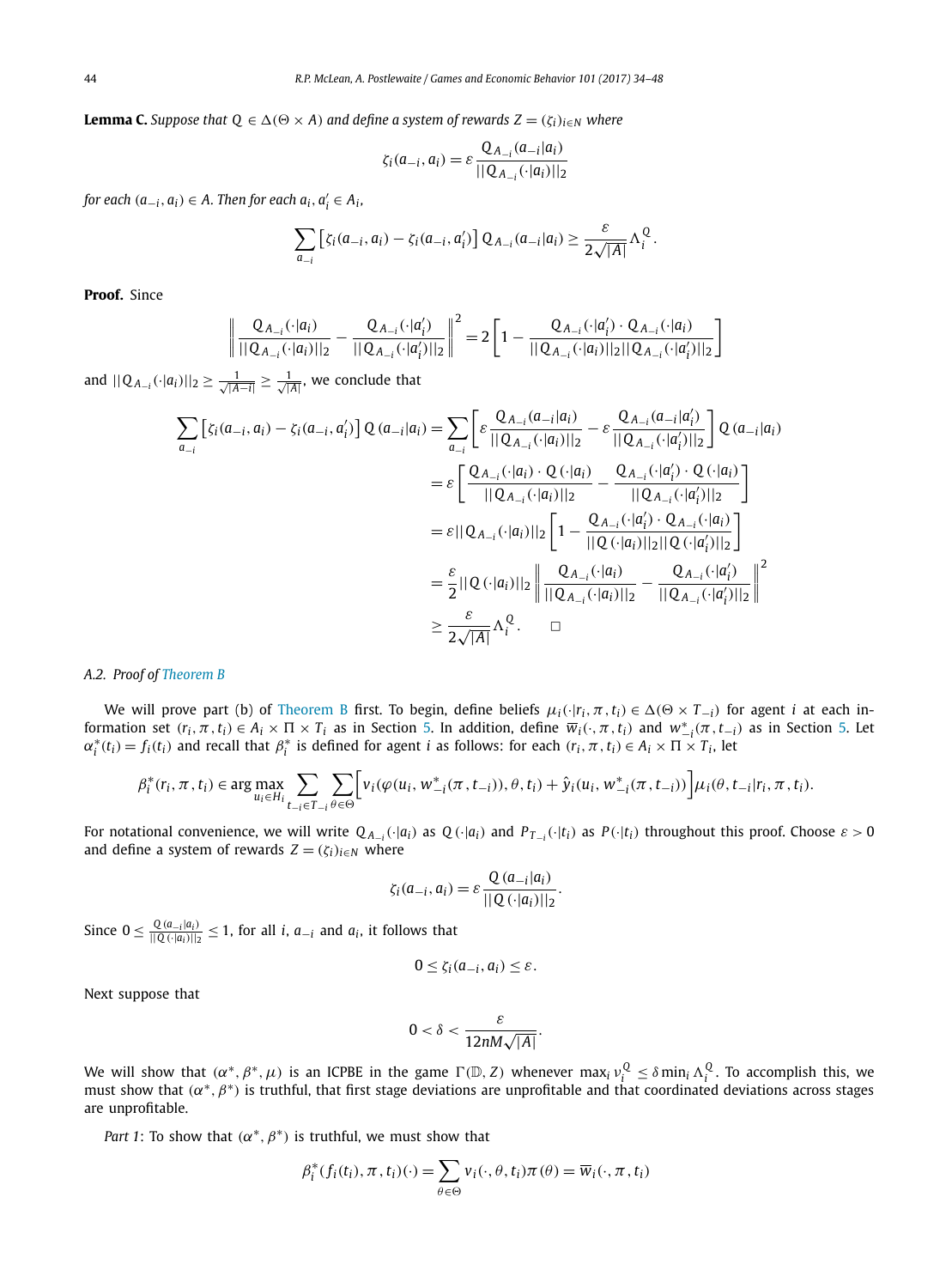for all  $\pi \in \Pi$  and  $t_i \in T_i$ , i.e., that

$$
\overline{w}_{i}(\cdot,\pi,t_{i}) \in \arg\max_{u_{i}\in H_{i}} \sum_{t_{-i}\in T_{-i}} \sum_{\theta\in\Theta} \left[ v_{i}(\varphi(u_{i},w_{-i}^{*}(\pi,t_{-i}),\theta,t_{i}) + \hat{y}_{i}(u_{i},w_{-i}^{*}(\pi,t_{-i})) \right] \mu_{i}(\theta,t_{-i}|f_{i}(t_{i}),\pi,t_{i})
$$

for each  $t_i$  and each  $\pi \in \Pi$ . To see this, note that for each  $u_i \in H_i$ ,

$$
\sum_{t_{-i}\in T_{-i}}\sum_{\theta\in\Theta} \left[ v_{i}(\varphi(u_{i}, w_{-i}^{*}(\pi, t_{-i})), \theta, t_{i}) + \hat{y}_{i}(u_{i}, w_{-i}^{*}(\pi, t_{-i})) \right] \mu_{i}(\theta, t_{-i}|f_{i}(t_{i}), \pi, t_{i})
$$
\n
$$
= \sum_{\substack{t_{-i}\in T_{-i} \\ \vdots \\ \varphi(f_{-i}(t_{-i}), f_{i}(t_{i}))=\pi}} \sum_{\theta\in\Theta} \left[ v_{i}(\varphi(u_{i}, w_{-i}^{*}(\pi, t_{-i})), \theta, t_{i}) + \hat{y}_{i}(u_{i}, w_{-i}^{*}(\pi, t_{-i})) \right] \left[ \frac{\rho_{\theta}(f_{-i}(t_{-i}), f_{i}(t_{i}))P(t_{-i}|t_{i})}{\sum_{\hat{t}_{-i}\in\mathcal{F}(f_{-i}(\hat{t}_{-i}), f_{i}(t_{i}))=\pi} P(\hat{t}_{-i}|t_{i})} \right]
$$
\n
$$
= \sum_{\substack{t_{-i}\in T_{-i} \\ \vdots \\ \varphi(f(0))=\pi}} \left[ \sum_{\theta\in\Theta} v_{i}(\varphi(u_{i}, w_{-i}^{*}(\pi, t_{-i})), \theta, t_{i})\rho_{\theta}(f(t)) + \hat{y}_{i}(u_{i}, w_{-i}^{*}(\pi, t_{-i})) \right] \left[ \frac{P(t_{-i}|t_{i})}{\sum_{\hat{t}_{-i}\in\mathcal{F}(f_{-i}(\hat{t}_{-i}), f_{i}(t_{i}))=\pi} P(\hat{t}_{-i}|t_{i})} \right]
$$
\n
$$
= \sum_{\substack{t_{-i}\in T_{-i} \\ \vdots \\ \varphi(f(t))=\pi}} \left[ \overline{w}_{i}(\varphi(u_{i}, w_{-i}^{*}(\pi, t_{-i})), \pi, t_{i}) + \hat{y}_{i}(u_{i}, w_{-i}^{*}(\pi, t_{-i})) \right] \left[ \frac{P(t_{-i}|t_{i})}{\sum_{\hat{t}_{-i}\in\mathcal{F}(f_{-i}(\hat{t}_{-i}), f_{i}(t_{i}))=\pi} P(\hat{t}_{-i}|t_{i})} \right]
$$
\n

Therefore,  $(\alpha^*, \beta^*)$  is truthful.

*Part 2*: To show that deviations at second stage information sets are unprofitable, suppose that all players use *α*<sup>∗</sup> *<sup>i</sup>* in stage 1 and players  $j\neq i$  use  $\beta^*_j$  in stage 2. Then, upon observing  $\pi$  and having reported truthfully in stage 1, it follows from the definition of  $\beta_j^*$  that each player  $j\neq i$  reports  $\beta_j^*(f_j(t_j),\pi,t_j)=\overline{w}_j(\cdot,\pi,t_j)$  in stage 2. Therefore, the second stage expected payoff to player *i* who reports  $u_i \in H_i$  given the beliefs  $\mu_i$  defined above is

$$
\sum_{t_{-i}\in T_{-i}}\sum_{\theta\in\Theta}\left[v_i(\varphi(u_i,w_{-i}^*(\pi,t_{-i})),\theta,t_i)+\hat{y}_i(u_i,w_{-i}^*(\pi,t_{-i}))\right]\mu_i(\theta,t_{-i}|f_i(t_i),\pi,t_i)
$$

so the definition of  $\beta_i^*$  implies that

$$
\overline{w}_{i}(\cdot,\pi,t_{i}) \in \arg\max_{u_{i}\in H_{i}} \sum_{t_{-i}\in T_{-i}} \sum_{\theta\in\Theta} \left[ v_{i}(\varphi(u_{i},w_{-i}^{*}(\pi,t_{-i})),\theta,t_{i}) + \hat{y}_{i}(u_{i},w_{-i}^{*}(\pi,t_{-i})) \right] \mu_{i}(\theta,t_{-i}|f_{i}(t_{i}),\pi,t_{i}).
$$

*Part 3*: To show that coordinated deviations across stages are unprofitable for player *i*, we assume that other players use  $(\alpha_{-i}^*, \beta_{-i}^*)$  and we must show that, for all  $t_i \in T_i$  and all  $r_i \in A_i$ , we have

$$
\sum_{t_{-i}\in T_{-i}} \left[ \sum_{\theta \in \Theta} v_i(\varphi(\overline{w}_i(\cdot,\rho(f(t)),t_i)),w_{-i}^*(\rho(f(t),t_{-i})),\theta,t_i)\rho_{\theta}(f(t)) + \hat{y}_i(\overline{w}_i(\cdot,\rho(f(t)),t_i)),w_{-i}^*(\rho(f(t)),t_{-i})) \right]
$$
  
\n
$$
\times P(t_{-i}|t_i) + \sum_{t_{-i}\in T_{-i}} \zeta_i(f(t))P(t_{-i}|t_i)
$$
  
\n
$$
\geq \sum_{t_{-i}\in T_{-i}} \max_{u_i \in H_i} \left[ \sum_{\theta \in \Theta} v_i(\varphi(u_i,w_{-i}^*(\rho(f_{-i}(t_{-i}),r_i),t_{-i})),\theta,t_i)\rho_{\theta}(f(t)) + \hat{y}_i(u_i,w_{-i}^*(\rho(f_{-i}(t_{-i}),r_i),t_{-i})) \right]
$$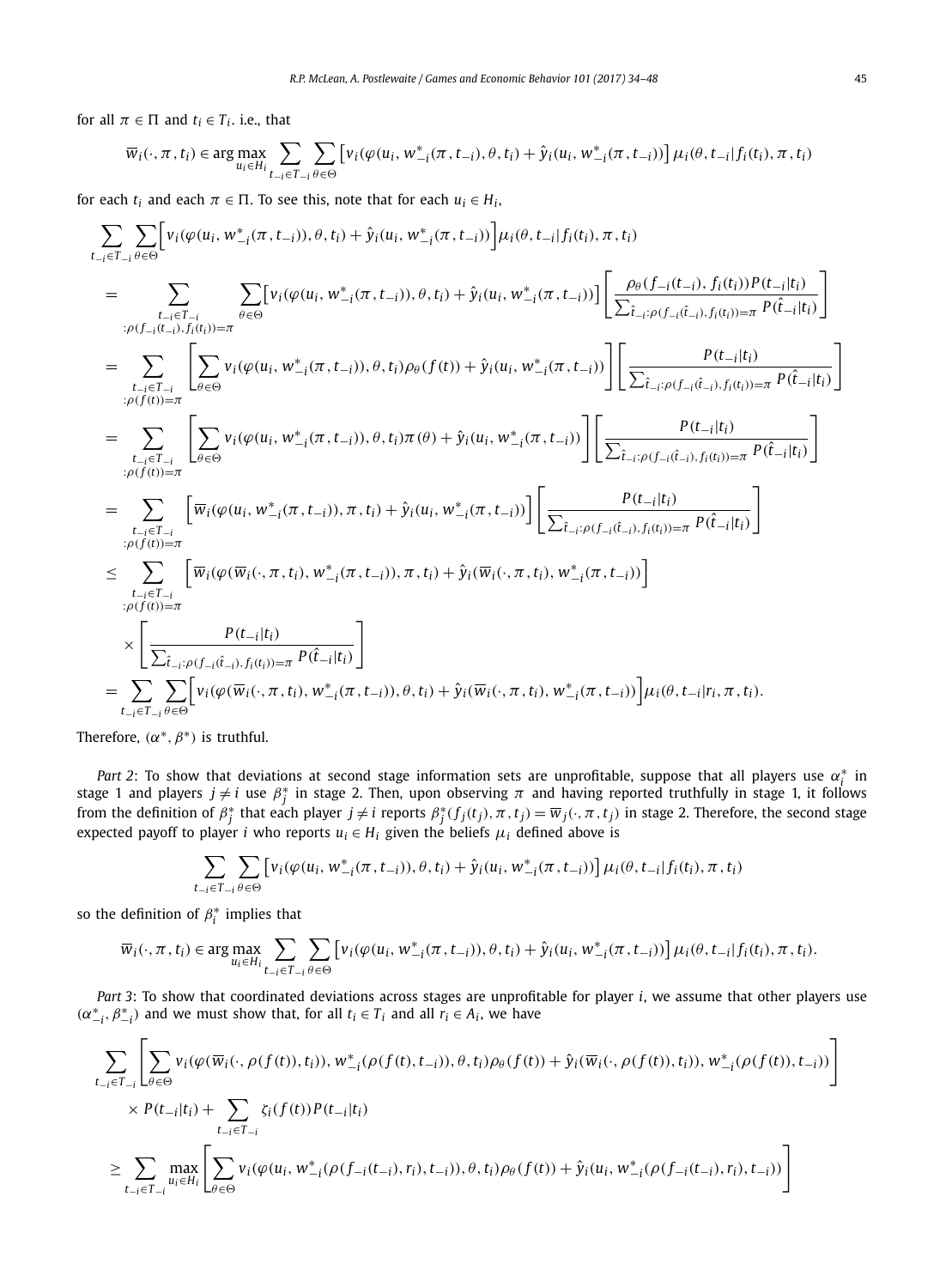$$
\times P(t_{-i}|t_i) + \sum_{t_{-i} \in T_{-i}} \zeta_i(f_{-i}(t_{-i}), r_i) P(t_{-i}|t_i).
$$

Since

$$
\sum_{\theta \in \Theta} v_i(\varphi(\overline{w}_i(\cdot, \rho(f_{-i}(t_{-i}), r_i), t_i), w_{-i}^*(\rho(f_{-i}(t_{-i}), r_i), t_{-i})), \theta, t_i) \rho_{\theta}(f_{-i}(t_{-i}), r_i) + \hat{y}_i(\overline{w}_i(\cdot, \rho(f_{-i}(t_{-i}), r_i), t_i), w_{-i}^*(\rho(f_{-i}(t_{-i}), r_i), t_{-i})) \geq \sum_{\theta \in \Theta} v_i(\varphi(u_i, w_{-i}^*(\rho(f_{-i}(t_{-i}), r_i), t_{-i})), \theta, t_i) \rho_{\theta}(f_{-i}(t_{-i}), r_i) + \hat{y}_i(u_i, w_{-i}^*(\rho(f_{-i}(t_{-i}), r_i), t_{-i}))
$$

for all  $u_i \in H_i$ , it follows from [Lemma C](#page-10-0) that for each  $t_{-i}$  and each  $u_i$ ,  $r_i$  and  $t_i$ ,

$$
\sum_{\theta \in \Theta} v_{i}(\varphi(\overline{w}_{i}(\cdot,\rho(f(t)),t_{i})),w_{-i}^{*}(\rho(f(t)),t_{-i})),\theta,t_{i})\rho_{\theta}(f(t)) + \hat{y}_{i}(\overline{w}_{i}(\cdot,\rho(f(t)),t_{i})),w_{-i}^{*}(\rho(f(t)),t_{-i}))
$$
\n
$$
- \left[ \sum_{\theta \in \Theta} v_{i}(\varphi(u_{i},w_{-i}^{*}(\rho(f_{-i}(t_{-i}),r_{i}),t_{-i})),\theta,t_{i})\rho_{\theta}(f(t)) + \hat{y}_{i}(u_{i},w_{-i}^{*}(\rho(f_{-i}(t_{-i}),r_{i}),t_{-i})) \right]
$$
\n
$$
= \sum_{\theta \in \Theta} v_{i}(\varphi(\overline{w}_{i}(\cdot,\rho(f(t)),t_{i})),w_{-i}^{*}(\rho(f(t)),t_{-i})),\theta,t_{i})\rho_{\theta}(f(t)) + \hat{y}_{i}(\overline{w}_{i}(\cdot,\rho(f(t)),t_{i})),w_{-i}^{*}(\rho(f(t),t_{-i})))
$$
\n
$$
- \left[ \sum_{\theta \in \Theta} v_{i}(\varphi(\overline{w}_{i}(\cdot,\rho(f_{-i}(t_{-i}),r_{i}),t_{i}),w_{-i}^{*}(\rho(f_{-i}(t_{-i}),r_{i}),t_{-i})),\theta,t_{i})\rho_{\theta}(f_{-i}(t_{-i}),r_{i}) \right]
$$
\n
$$
+ \hat{y}_{i}(\overline{w}_{i}(\cdot,\rho(f_{-i}(t_{-i}),r_{i}),t_{i}),w_{-i}^{*}(\rho(f_{-i}(t_{-i}),r_{i}),t_{-i})) \right]
$$
\n
$$
+ \left[ \sum_{\theta \in \Theta} v_{i}(\varphi(\overline{w}_{i}(\cdot,\rho(f_{-i}(t_{-i}),r_{i}),t_{i}),w_{-i}^{*}(\rho(f_{-i}(t_{-i}),r_{i}),t_{-i}))) \right]
$$
\n
$$
- \left[ \sum_{\theta \in \Theta} v_{i}(\varphi(u_{i},w_{-i}^{*}(\rho(f_{-i}(t_{-i}),r_{i}),t_{-i})),\theta,t_{i})\rho_{\theta}(f_{-i}(t_{-i}),r_{i}) + \hat{y}_{i}(u
$$

Therefore,

$$
\sum_{t_{-i}\in T_{-i}}\sum_{\theta\in\Theta}\Biggl[v_{i}(\varphi(\overline{w}_{i}(\cdot,\rho(f(t),t_{i})),w_{-i}^{*}(\rho(f(t),t_{-i})),\theta,t_{i})\rho_{\theta}(f(t))+\hat{y}_{i}(\overline{w}_{i}(\cdot,\rho(f(t),t_{i})),w_{-i}^{*}(\rho(f(t),t_{-i}))))\Biggr]\times P(t_{-i}|t_{i}) + \sum_{t_{-i}\in T_{-i}}\zeta_{i}(f(t))P(t_{-i}|t_{i})\geq \sum_{t_{-i}\in T_{-i}}\max_{u_{i}\in H_{i}}\Biggl[\sum_{\theta\in\Theta}v_{i}(\varphi(u_{i},w_{-i}^{*}(\rho(f_{-i}(t_{-i}),r_{i}),t_{-i})),\theta,t_{i})\rho_{\theta}(f(t))+\hat{y}_{i}(u_{i},w_{-i}^{*}(\rho(f_{-i}(t_{-i}),r_{i}),t_{-i}))\Biggr]\times P(t_{-i}|t_{i}) + \sum_{t_{-i}\in T_{-i}}\zeta_{i}(f_{-i}(t_{-i}),r_{i})P(t_{-i}|t_{i})+\sum_{t_{-i}\in T_{-i}}[\zeta_{i}(f(t))-\zeta_{i}(f_{-i}(t_{-i}),r_{i})]P(t_{-i}|t_{i})-2nM\sum_{t_{-i}\in T_{-i}}||\rho(f(t))-\rho(f_{-i}(t_{-i}),r_{i}))||P(t_{-i}|t_{i})
$$

To complete the proof, we must show that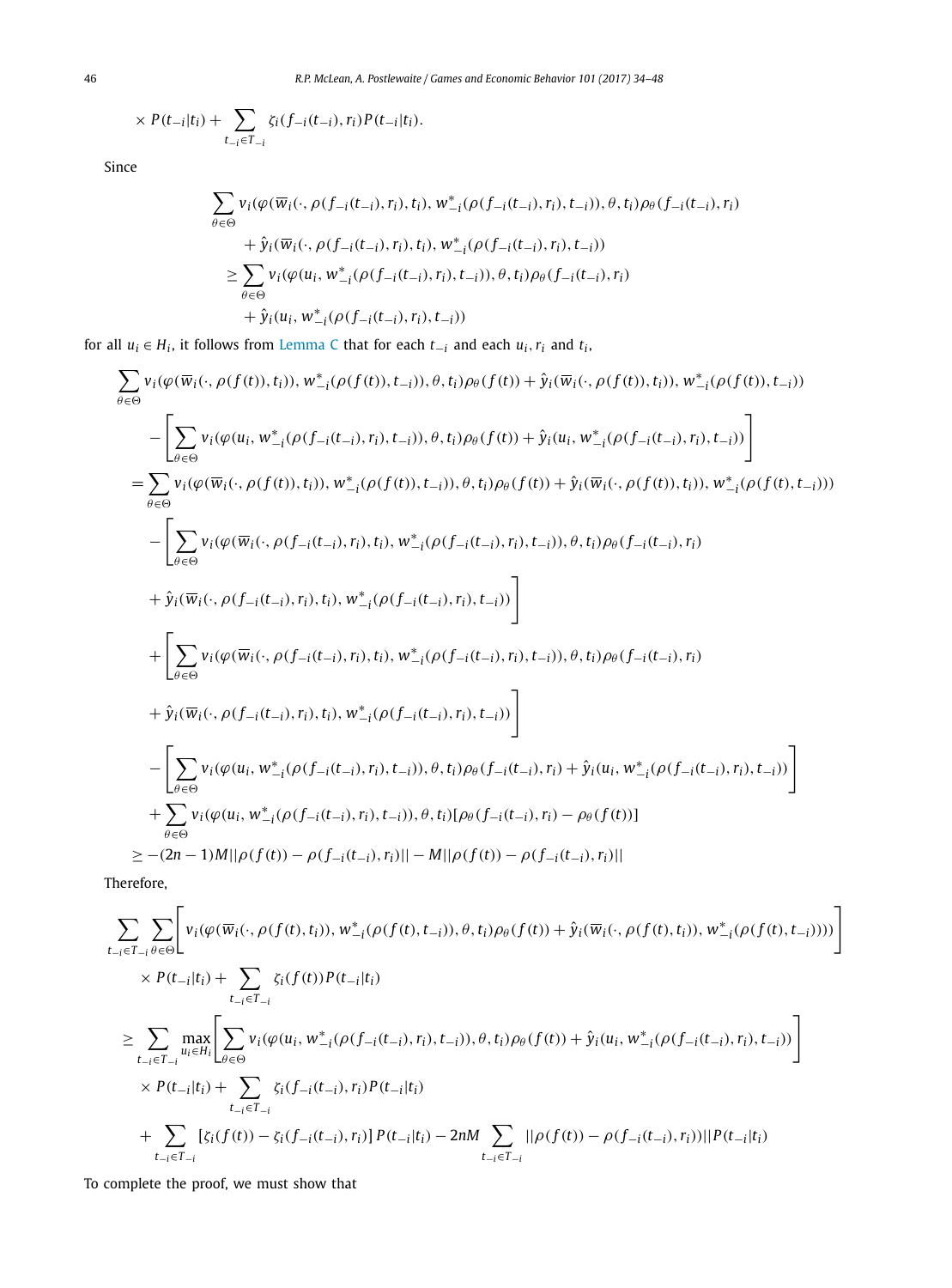<span id="page-13-0"></span>
$$
\sum_{a_{-i}} [\zeta_i(a_{-i}, f_i(t_i)) - \zeta_i(a_{-i}, r_i)] Q(a_{-i}|f_i(t_i)) \ge 2nM \sum_{a_{-i}} ||\rho(a_{-i}, f_i(t_i)) - \rho(a_{-i}, r_i))||Q(a_{-i}|f_i(t_i)).
$$

From the definition of  $v_i^{\mathbb{Q}}$ , it follows that

$$
\sum_{a_{-i}} ||\rho(a_{-i}, a_i) - \rho(a_{-i}, r_i)||Q(a_{-i}|a_i)
$$
\n
$$
= \sum_{\substack{a_{-i} \\ \vdots \\ a_{-i}}} ||\rho(a_{-i}, a_i) - \rho(a_{-i}, r_i)|| > v_i^Q
$$
\n
$$
+ \sum_{\substack{a_{-i} \\ \vdots \\ a_{-i}}} ||\rho(a_{-i}, a_i) - \rho(a_{-i}, r_i)|| > v_i^Q
$$
\n
$$
\leq 2v_i^Q + v_i^Q
$$
\n
$$
= 3v_i^Q.
$$

Consequently, we can apply Lemma C and the definition of information decomposition to conclude that

$$
\sum_{t_{-i} \in T_{-i}} [\zeta_i(f(t)) - \zeta_i(f_{-i}(t_{-i}), r_i)] P(t_{-i}|t_i) - 2nM \sum_{t_{-i} \in T_{-i}} ||\rho(f(t)) - \rho(f_{-i}(t_{-i}), r_i)||P(t_{-i}|t_i)
$$
\n
$$
= \sum_{a_{-i}} \sum_{t_{-i} \in T_{-i}} [\zeta_i(f(t)) - \zeta_i(f_{-i}(t_{-i}), r_i)] P(t_{-i}|t_i)
$$
\n
$$
- 2nM \sum_{a_{-i}} \sum_{t_{-i} \in T_{-i}} ||\rho(f(t)) - \rho(f_{-i}(t_{-i}), r_i)||P(t_{-i}|t_i)
$$
\n
$$
= \sum_{t_{-i}} [\zeta_i(a_{-i}, f_i(t_i)) - \zeta_i(a_{-i}, r_i)] \left[\sum_{t_{-i} \in T_{-i}} P(t_{-i}|t_i)\right]
$$
\n
$$
- 2nM \sum_{a_{-i}} ||\rho(a_{-i}, f_i(t_i)) - \rho(a_{-i}, r_i)|| \left[\sum_{t_{-i} \in T_{-i}} P(t_{-i}|t_i)\right]
$$
\n
$$
= \sum_{a_{-i}} [\zeta_i(a_{-i}, f_i(t_i)) - \zeta_i(a_{-i}, r_i)|| \left[\sum_{t_{-i} \in T_{-i}} P(t_{-i}|t_i)\right]
$$
\n
$$
= \sum_{a_{-i}} [\zeta_i(a_{-i}, f_i(t_i)) - \zeta_i(a_{-i}, r_i)] Q(a_{-i}|f_i(t_i)) - 2nM \sum_{a_{-i}} ||\rho(a_{-i}, f_i(t_i)) - \rho(a_{-i}, r_i)||] Q(a_{-i}|f_i(t_i))
$$
\n
$$
\geq \frac{\varepsilon}{2\sqrt{|A|}} \Lambda_i^Q - (2nM)(3\nu_i^Q)
$$
\n
$$
\geq 0.
$$

To prove part (a) of the theorem, note that part 3 above shows that

$$
\sum_{t_{-i}\in T_{-i}} [\zeta_i(f(t)) - \zeta_i(f_{-i}(t_{-i}), r_i)] P(t_{-i}|t_i) - 2nM \sum_{t_{-i}\in T_{-i}} ||\rho(f(t)) - \rho(f_{-i}(t_{-i}), r_i)||P(t_{-i}|t_i) \n\ge \frac{\varepsilon}{2\sqrt{|A|}} \Lambda_i^Q - 2nM \sum_{t_{-i}\in T_{-i}} ||\rho(f(t)) - \rho(f_{-i}(t_{-i}), r_i)||P(t_{-i}|t_i).
$$

If  $\Lambda_i^\mathbb{Q} > 0$ , then choosing  $\varepsilon > 0$  sufficiently large proves the result.

## **References**

Heffetz, O., Ligett, K., 2014. Privacy and data-based research. J. Econ. [Perspect. 28,](http://refhub.elsevier.com/S0899-8256(15)00095-0/bib36s1) 75–98.

Hurwicz, L., 1972. On [informationally](http://refhub.elsevier.com/S0899-8256(15)00095-0/bib37s1) decentralized systems. In: McGuire, C.B., Radner, R. (Eds.), Decision and Organization. Amsterdam. Ch. 14. Jackson, M., 1991. Bayesian implementation. [Econometrica 59,](http://refhub.elsevier.com/S0899-8256(15)00095-0/bib38s1) 461–477.

Ledyard, J.O., Palfrey, T.R., 1994. Voting and lottery drafts as efficient public goods [mechanisms.](http://refhub.elsevier.com/S0899-8256(15)00095-0/bib39s1) Rev. Econ. Stud. 61, 327–355.

Ledyard, J.O., Palfrey, T.R., 2002. The approximation of efficient public good mechanisms by simple voting schemes. [Econometrica 67,](http://refhub.elsevier.com/S0899-8256(15)00095-0/bib3130s1) 435–448.